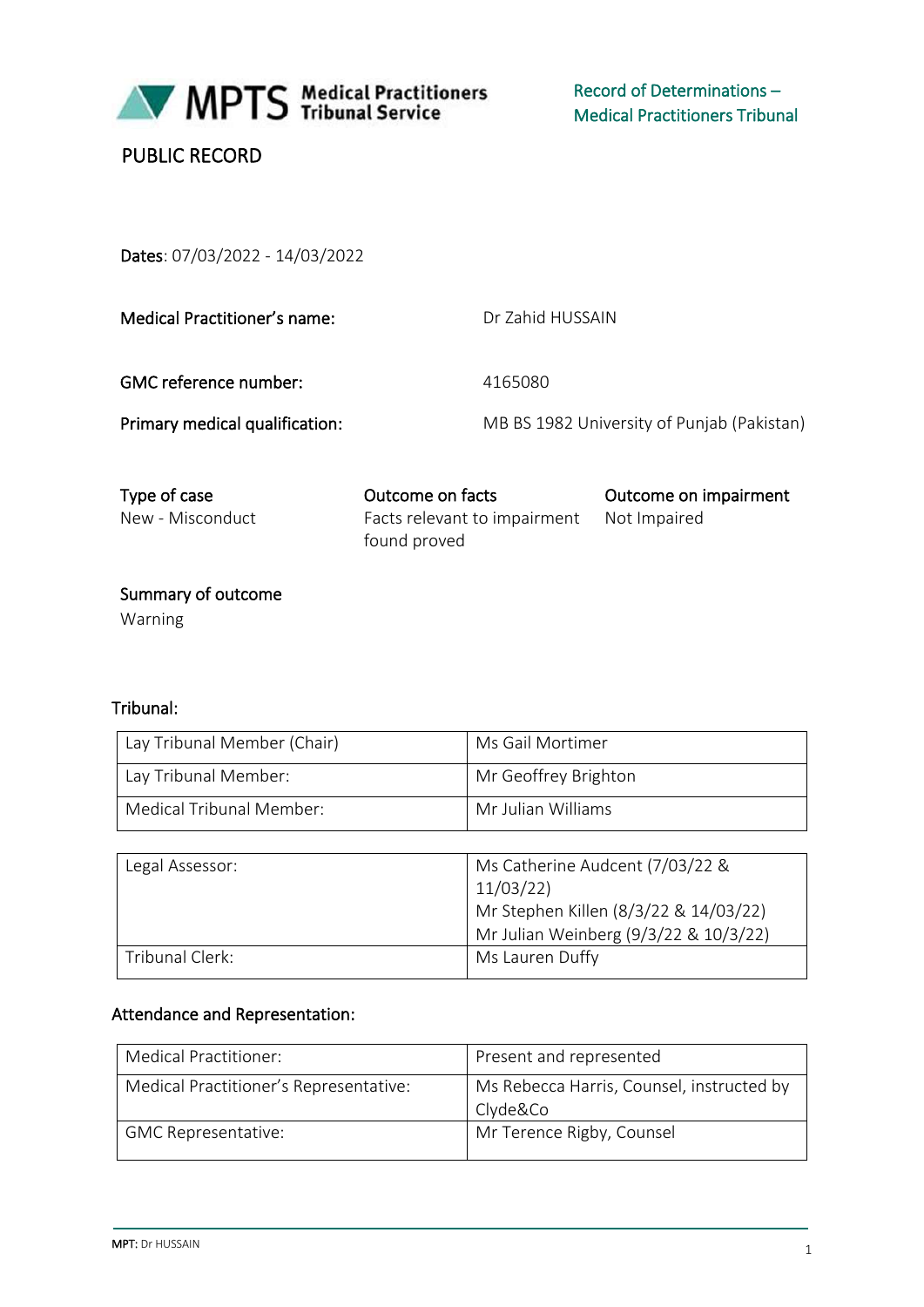### Attendance of Press / Public

In accordance with Rule 41 of the General Medical Council (Fitness to Practise) Rules 2004 the hearing was held in public.

### Overarching Objective

Throughout the decision making process the tribunal has borne in mind the statutory overarching objective as set out in s1 Medical Act 1983 (the 1983 Act) to protect, promote and maintain the health, safety and well-being of the public, to promote and maintain public confidence in the medical profession, and to promote and maintain proper professional standards and conduct for members of that profession.

### Determination on Facts - 09/03/2022

#### Background

1. Dr Hussain graduated with an MBBS from the University of Punjab, Pakistan in 1982. He moved to the UK in 1990 and commenced practice in 1991, obtaining Consultant status in 2003. He became a fellow of the Royal College of Physicians (MRCP) in 2009. Dr Hussain is currently employed as a Consultant in General Internal and Geriatric Medicine at Hampshire Hospitals NHS Foundation Trust. He also regularly teaches University of Southampton Medical Students and is a clinical and educational supervisor for foundation year trainees and an examiner for membership of the MRCP.

2. The Allegation that has led to Dr Hussain's hearing can be summarised as: on 6 September 2019 and 17 October 2019, in his capacity as a doctor whilst working at Basingstoke and North Hampshire Hospital ('the Hospital'), Dr Hussain completed Confirmatory Medical Certificates (Cremation 5) in respect of two patients which contained information which he knew was untrue. It is further alleged that on 20 September 2019, when challenged about the information contained in one of the certificates, Dr Hussain maintained that the information it contained was true. It is alleged that Dr Hussain's actions were dishonest.

3. The initial concerns were raised with the GMC on 29 October 2019 by Dr C, the Medical Referee to Basingstoke Crematorium.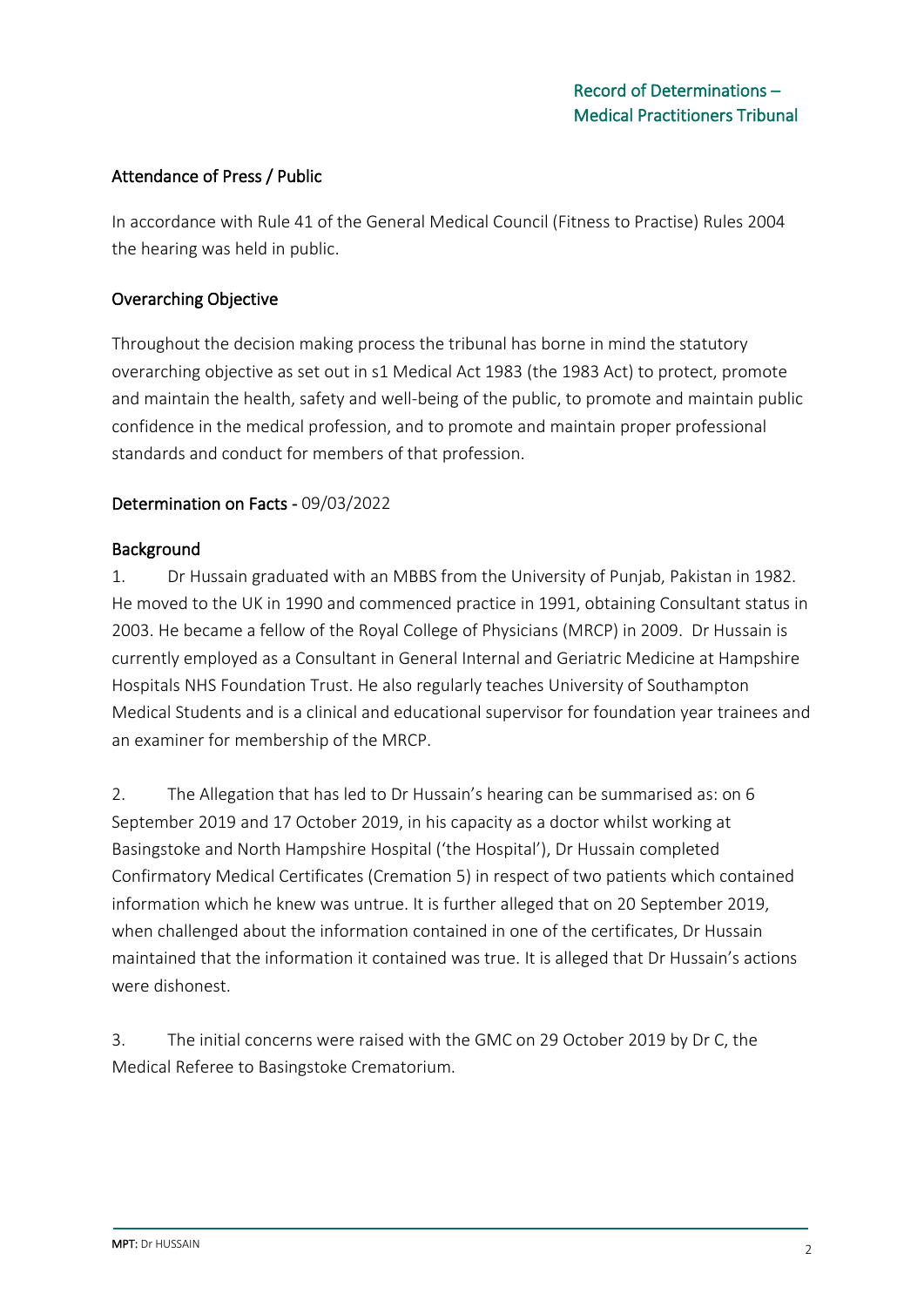#### **The Allegation and the Doctor's Response**

4. The Allegation made against Dr Hussain is as follows:

#### Patient A

1. On 6 September 2019, you completed the Confirmatory Medical Certificate in respect of Patient A and you:

a. ticked 'yes' to the question 'have you questioned any other medical practitioner who attended the deceased?'; Admitted and found proved

b. documented Nurse B as the medical practitioner referred to in paragraph 1.a. Admitted and found proved

2. At the time of completing the Confirmatory Medical Certificate you included information that was untrue in that you had not questioned:

- a. any other medical practitioner who attended Patient A; Admitted and found proved
- b. Nurse B about Patient A. Admitted and found proved

3. You knew that the information you had included in the Confirmatory Medical Certificate was untrue. Admitted and found proved

4. On 20 September 2019, when challenged by Dr C about why you had documented that you had questioned Nurse B about Patient A on the Confirmatory Medical Certificate, you suggested that Nurse B had forgotten your discussion with her or words to that effect. Admitted and found proved

5. The information you provided to Dr C, referred to in paragraph 4, was untrue. Admitted and found proved

6. You knew that the information you provided to Dr C, referred to in paragraph 4, was untrue. To be determined

#### Patient D

7. On 17 October 2019, you completed the Confirmatory Medical Certificate in respect of Patient D and you:

a. ticked 'yes' to the question 'have you questioned any other medical practitioner who attended the deceased?'; Admitted and found proved

b. documented Ms E as being the medical practitioner referred to in paragraph 7.a. Admitted and found proved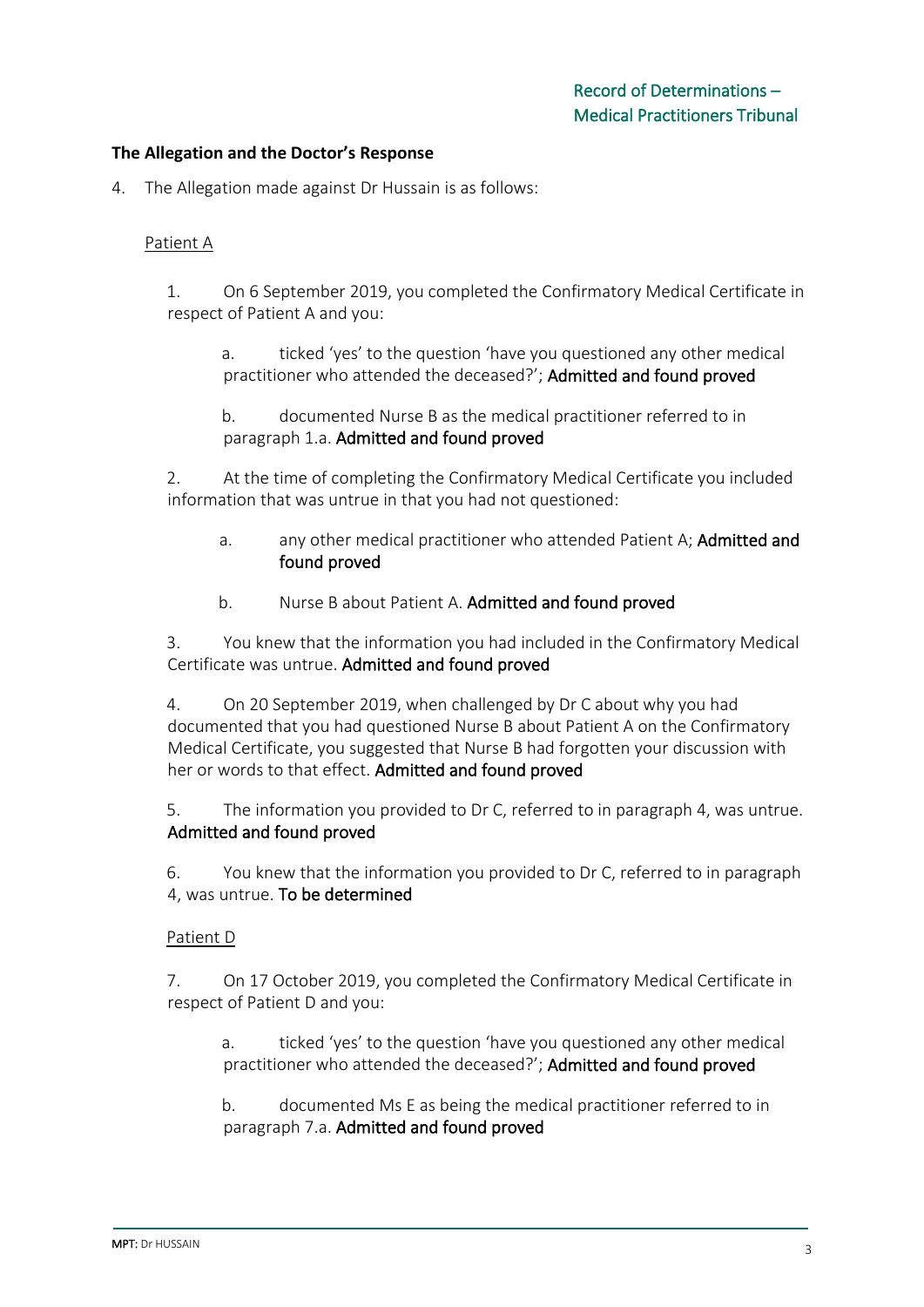8. At the time of completing the Confirmatory Medical Certificate you included information that was untrue in that you had not questioned:

- a. any other medical practitioner who attended Patient D; Admitted and found proved
- b. Ms E about Patient D. Admitted and found proved

9. You knew that the information you had included in the Confirmatory Medical Certificate was untrue. To be determined

10. Your actions as described in paragraph 1 were dishonest by reason of paragraphs 2 and 3. Admitted and found proved

11. Your actions as described in paragraph 4 were dishonest by reason of paragraphs 5 and 6. To be determined

12. Your actions as described in paragraph 7 were dishonest by reason of paragraphs 8 and 9. To be determined

And that by reason of the matters set out above your fitness to practise is impaired because of your misconduct. To be determined

### **The Admitted Facts**

5. At the outset of these proceedings, through his Counsel, Ms Harris, Dr Hussain made admissions to some paragraphs and sub-paragraphs of the Allegation, as set out above, in accordance with Rule 17(2)(d) of the General Medical Council (GMC) (Fitness to Practise) Rules 2004, as amended ('the Rules'). In accordance with Rule 17(2)(e) of the Rules, the Tribunal announced these paragraphs and sub-paragraphs of the Allegation as admitted and found proved.

### **The Facts to be Determined**

6. In light of Dr Hussain's response to the Allegation made against him, the Tribunal is required to determine whether Dr Hussain was dishonest in relation to the conversation with Dr C. Further, the Tribunal will need to determine whether Dr Hussain's actions surrounding the Confirmatory Medical Certificate (Cremation 5) in respect of Patient D were dishonest.

### **Witness Evidence**

7. The Tribunal received evidence on behalf of the GMC, via video-link, from Ms E, a Ward Manager Assistant at Basingstoke and North Hampshire Hospital.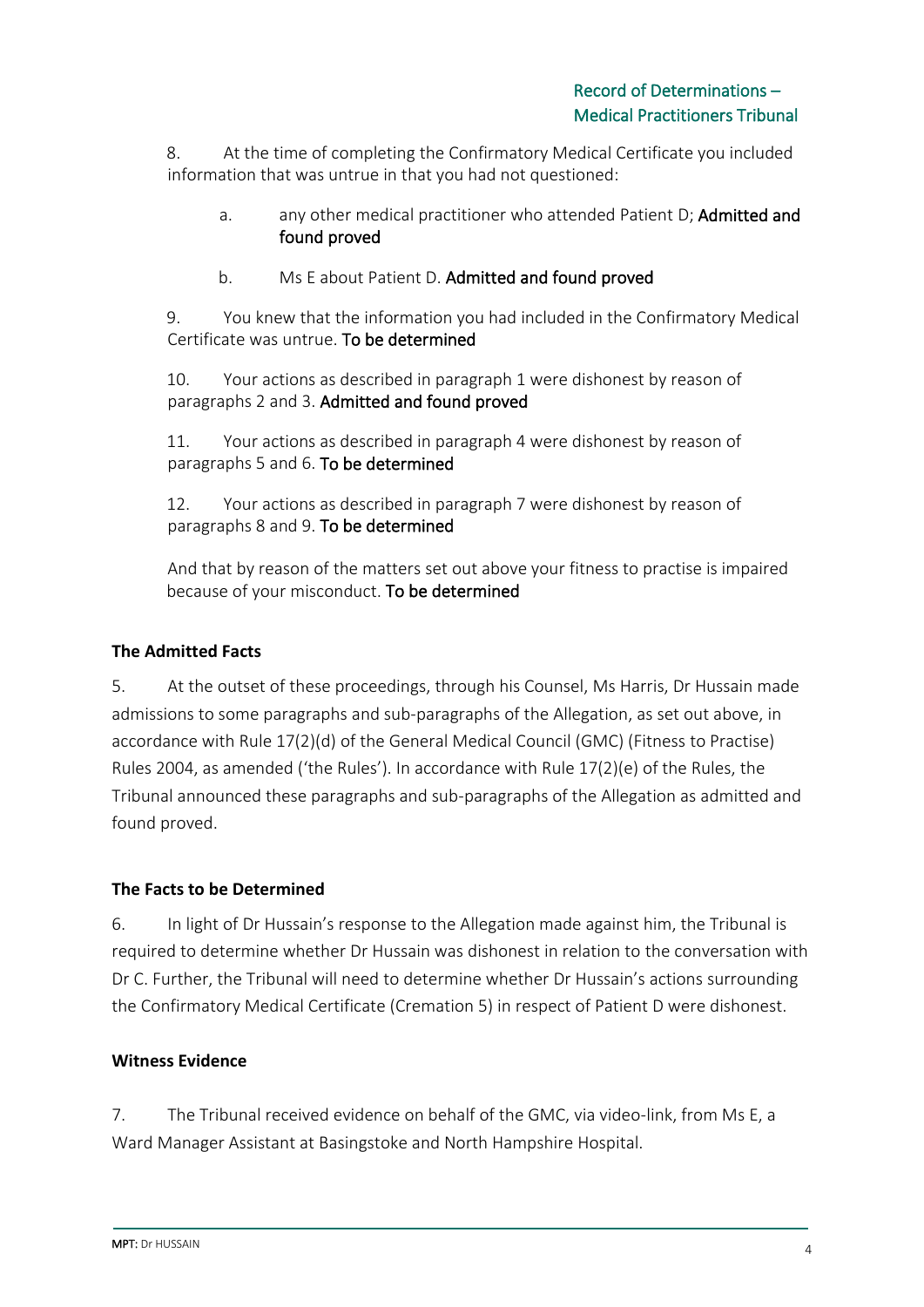8. The Tribunal also received evidence on behalf of the GMC in the form of witness statements from the following witnesses who were not called to give oral evidence:

- Dr C, GP Partner at Crown Heights Medical Centre and a Medical Referee to Basingstoke Crematorium; and
- Nurse B, a Sister in the Emergency Department at Basingstoke and North Hampshire Hospital.

9. Dr Hussain provided his own witness statement, dated 1 February 2022 and also gave oral evidence at the hearing.

### **Documentary Evidence**

10. The Tribunal had regard to the documentary evidence provided by the parties. This evidence included but was not limited to:

- Online GMC complaint form dated 29 October 2019;
- Patient A cremation form dated 6 September 2019;
- Patient D cremation form dated 17 October 2019;
- Trust investigation report dated 29 January 2020;
- Dr Hussain's Rule 7 response letter dated 29 October 2020; and
- Dr Hussain's CV.

## **The Tribunal's Approach**

11. In reaching its decision on facts, the Tribunal has borne in mind that the burden of proof rests on the GMC and it is for the GMC to prove the Allegation. Dr Hussain does not need to prove anything. The standard of proof is that applicable to civil proceedings, namely the balance of probabilities, i.e. whether it is more likely than not that the events occurred.

12. In respect of the allegation that Dr Hussain acted dishonestly, the Tribunal applied the test laid down by the Supreme Court in *Ivey v Genting Casinos (UK) Ltd [2017] UKSC 67*, namely that the Tribunal should first ascertain subjectively the actual state of Dr Hussain's knowledge or belief as to the facts. Whether the belief is reasonable may be a matter of evidence, but reasonableness is not an additional requirement when considering whether the belief was genuinely held. The Tribunal should then ascertain whether his conduct was dishonest applying the objective standards of ordinary decent people.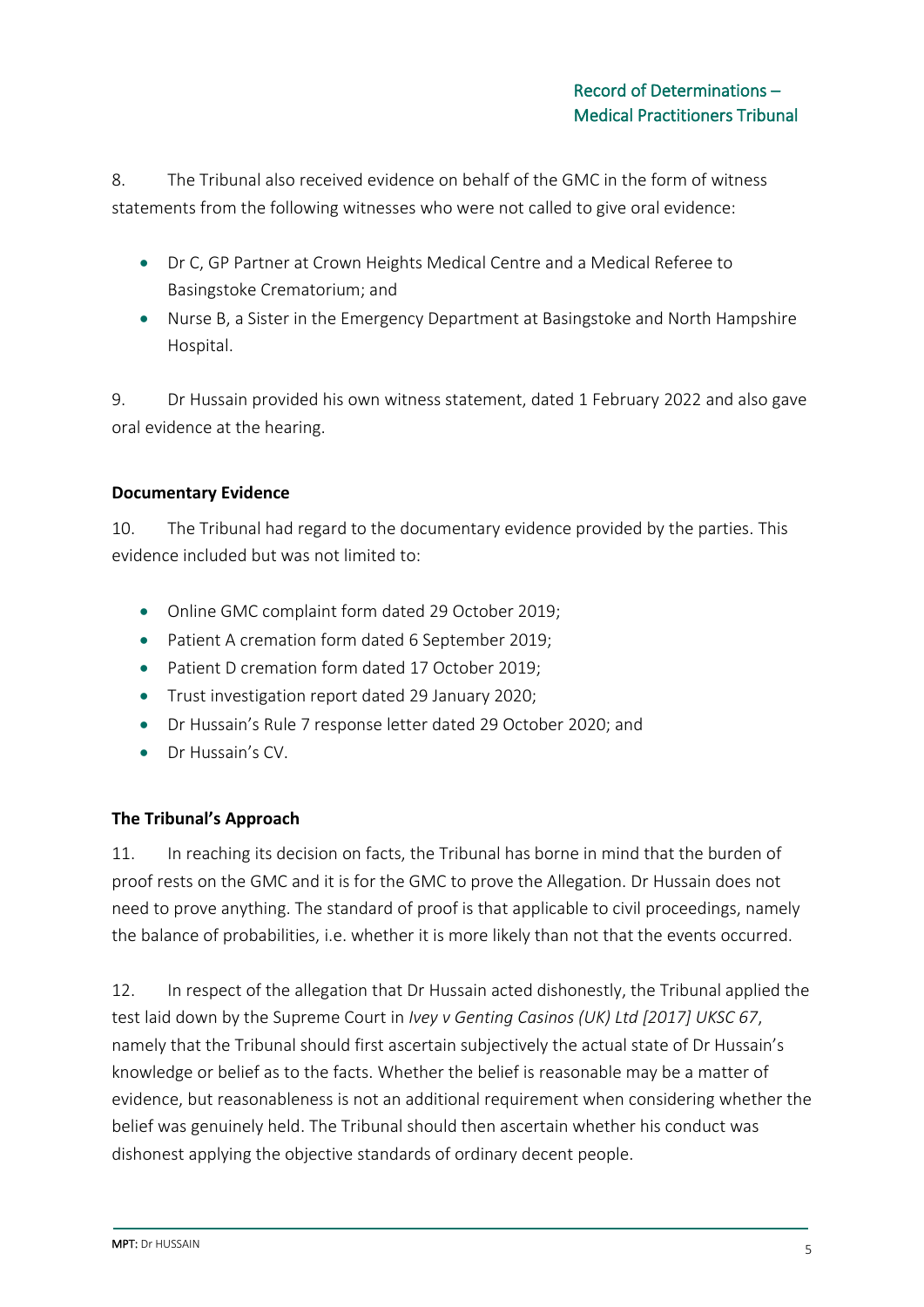13. The Legal Assessor provided the Tribunal with a 'good character direction'. Firstly, Dr Hussain's good character is relevant to his credibility as a witness; Dr Hussain has given his account of these matters on a number of occasions and has given evidence to the Tribunal. The Legal Assessor advised that the Tribunal may take into account Dr Hussain's good character and in particular the evidence received as to his honesty and integrity when assessing whether or not he is telling the truth. Secondly, Dr Hussain's good character is potentially relevant to his propensity to have acted dishonestly as alleged.

#### **The Tribunal's Analysis of the Evidence and Findings**

14. The Tribunal has considered each outstanding paragraph of the Allegation separately and has evaluated the evidence in order to make its findings on the facts.

### Patient A

### Paragraph 6

15. The Tribunal noted Dr Hussain's admission that on 6 September 2019, when completing a Confirmatory Medical Certificate (Cremation 5) in respect of Patient A, he ticked *'yes'* to the question *'have you questioned any other medical practitioner who attended the deceased?*' and documented Nurse B as the medical practioner that he was referring to, incorrectly noting her job title as Staff Nurse. Dr Hussain admitted that, at the time of completing the certificate, he knew his answer was untrue as he had not questioned Nurse B about Patient A. The Tribunal noted that in keeping with his usual practice, Dr Hussain stated that he had spoken to Dr F who had earlier completed the Medical Certificate (Cremation 4). The Tribunal further noted that it is Dr Hussain's case that he then tried to contact Nurse B, but he had not been able to do so. He stated that he was confident, having spoken to Dr F and having looked at the medical records, that there was nothing untoward about Patient A's death and therefore, in order to save time and mindful of the fact that he was not going to be at work on Monday 9 September 2019, ticked the box confirming he had spoken to Nurse B with the intention that he would speak with her as soon as possible.

16. The Tribunal also noted Dr Hussain's admission that, on 20 September 2019, when challenged by Dr C about why he had documented that he had questioned Nurse B about Patient A on the Confirmatory Medical Certificate (Cremation 5), Dr Hussain suggested that Nurse B had forgotten his discussion with her or words to that effect. The Tribunal had regard to Dr C's witness statement, dated 19 February 2020 in which he stated: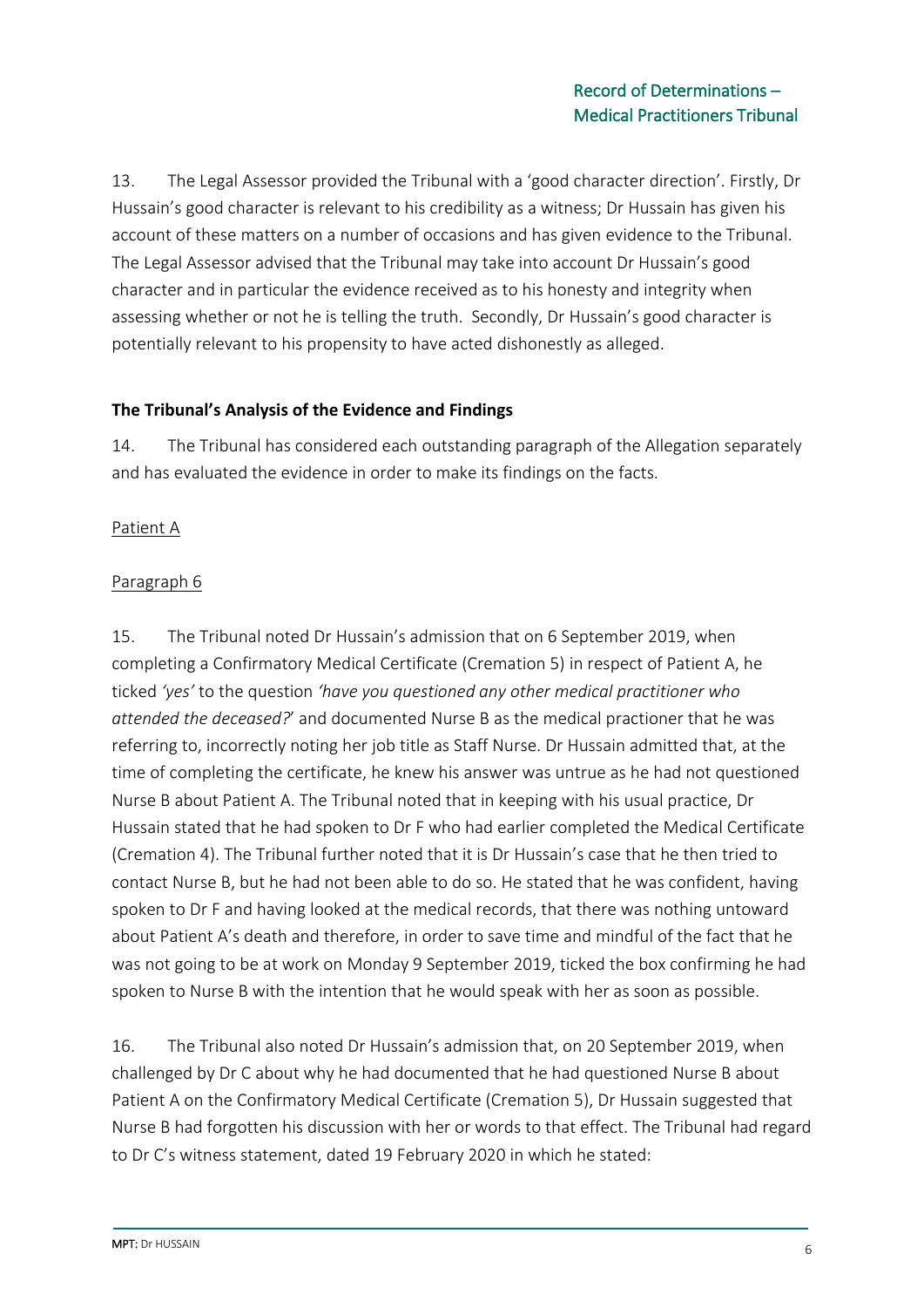*'Dr Hussain then [sic] something along the lines of it was a while ago and perhaps she'd forgotten.'*

17. Given Dr Hussain's admission, the Tribunal went on to determine whether he knew that the information that he provided to Dr C was untrue. The Tribunal first considered Dr Hussain's evidence. The Tribunal was of the view that Dr Hussain's oral evidence was consistent with his written statement. The Tribunal found him to be a credible and reliable witness who did his best to assist the Tribunal in answering questions and making the appropriate concessions where he could not remember something.

18. The Tribunal had regard to the chronology of events. It noted that Dr Hussain signed the form on Friday 6 September 2019 and gave it to the bereavement office. It was Dr Hussain's evidence that he had every intention of speaking to Nurse B that day. He told the Tribunal that he went to the Emergency Department to find Nurse B, but his attempts were unsuccessful. He explained that he then made a note in his phone that he would need to attempt to find her again. It is apparent from the evidence that Dr Hussain attended a XXX.

19. XXX on Friday 20 September 2019 Dr Hussain took a call from Dr C. Dr Hussain told the Tribunal that, at the time of the call, he was XXX. It was during this phone call that Dr Hussain suggested to Dr C that Nurse B had *'perhaps'* forgotten that he had spoken to her. Returning to work on the following Monday 23 September 2019, Dr Hussain went to speak with Nurse B and it became apparent that he had not spoken to her previously. Dr Hussain apologised to Nurse B and then contacted Dr C on the same day to confirm that he had spoken to the sister involved in Patient A's care.

20. The Tribunal had regard to Dr Hussain's witness statement in which he set out his general approach to completing the Confirmatory Medical Certificates (Cremation 5):

*'My general approach was to only sign off a Confirmatory Medical Certificate after speaking to everyone I needed to speak to. However, it was sometimes difficult to contact the people who had last cared for the patient at the time of signing the cremation forms, if I knew and/or was able to identify the people who had last cared for the patient and was confident that there was nothing concerning about the death, I would make a note of the deceased's details and details of the witness/ward I needed to contact in relation to specific cremation forms and would speak to them at a later date (as soon as possible).'*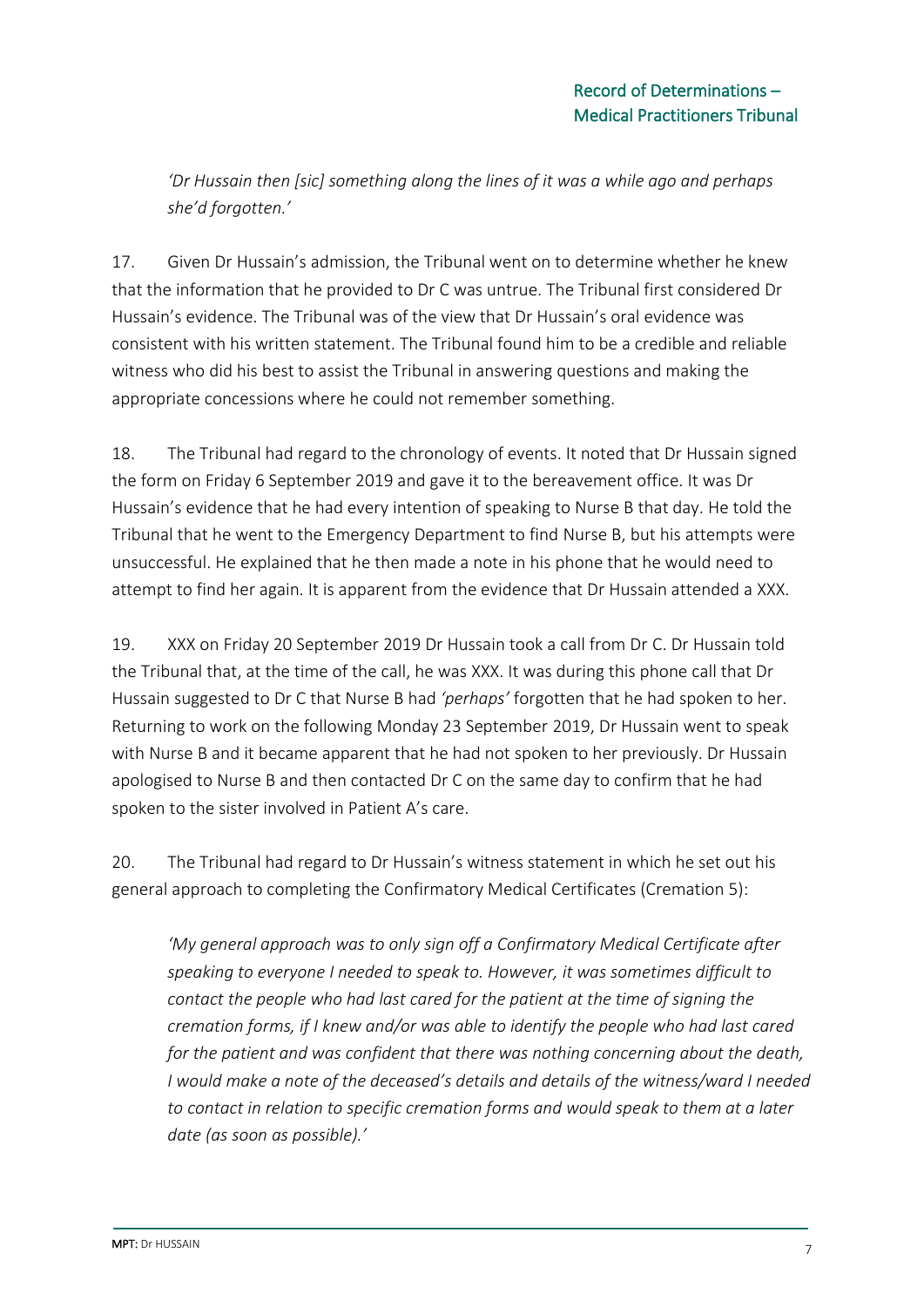21. The Tribunal did not consider that Dr Hussain's hitherto good character assisted it in reaching its decisions given his admission of dishonesty in relation to paragraph 10 of the Allegation.

22. In his oral evidence, Dr Hussain was consistent with his witness statement although he had no clear recollection of the relevant events and relied upon his normal practice for explanation. He explained to the Tribunal that his usual practice would be that, following a review of the medical notes, he would go and speak to the person involved in the patient's care.

23. The Tribunal went on to consider the circumstances surrounding the telephone call between Dr C and Dr Hussain. Dr Hussain explained he did not want to have that conversation at that time as he was in a public place XXX. He explained that he had only answered his phone because he recognised the prefix on the telephone number and thought it might be a quick query from one of the junior doctors at the hospital where he worked. The Tribunal considered this to be a plausible explanation. XXX the Tribunal was of view that it was understandable if, to Dr C, Dr Hussain came across as *'evasive'* during the telephone conversation. Dr C was not aware, at the time of the call, that Dr Hussain was XXX.

24. The Tribunal had regard to the stressful circumstances surrounding the telephone call, Dr Hussain's explanation as to his usual practice and the fact that he did not have any access to the medical notes referred to during the telephone call. It was of the view that when Dr Hussain provided that untrue statement to Dr C he did not know at the time, that he was being untruthful. The Tribunal accepted that, given the context in which the call took place, Dr Hussain had made a mistake.

25. Accordingly, the Tribunal found paragraph 6 of the Allegation not proved.

### Paragraph 11

26. The Tribunal has already determined that, at the time of the telephone conversation with Dr C, Dr Hussain did not know that the information provided was untrue. During the conversation, Dr Hussain did not have access to the medical notes. Taking into account his usual practice, the Tribunal was satisfied that Dr Hussain's state of mind at the time of the telephone conversation was that he had assumed, albeit mistakenly, that he had spoken to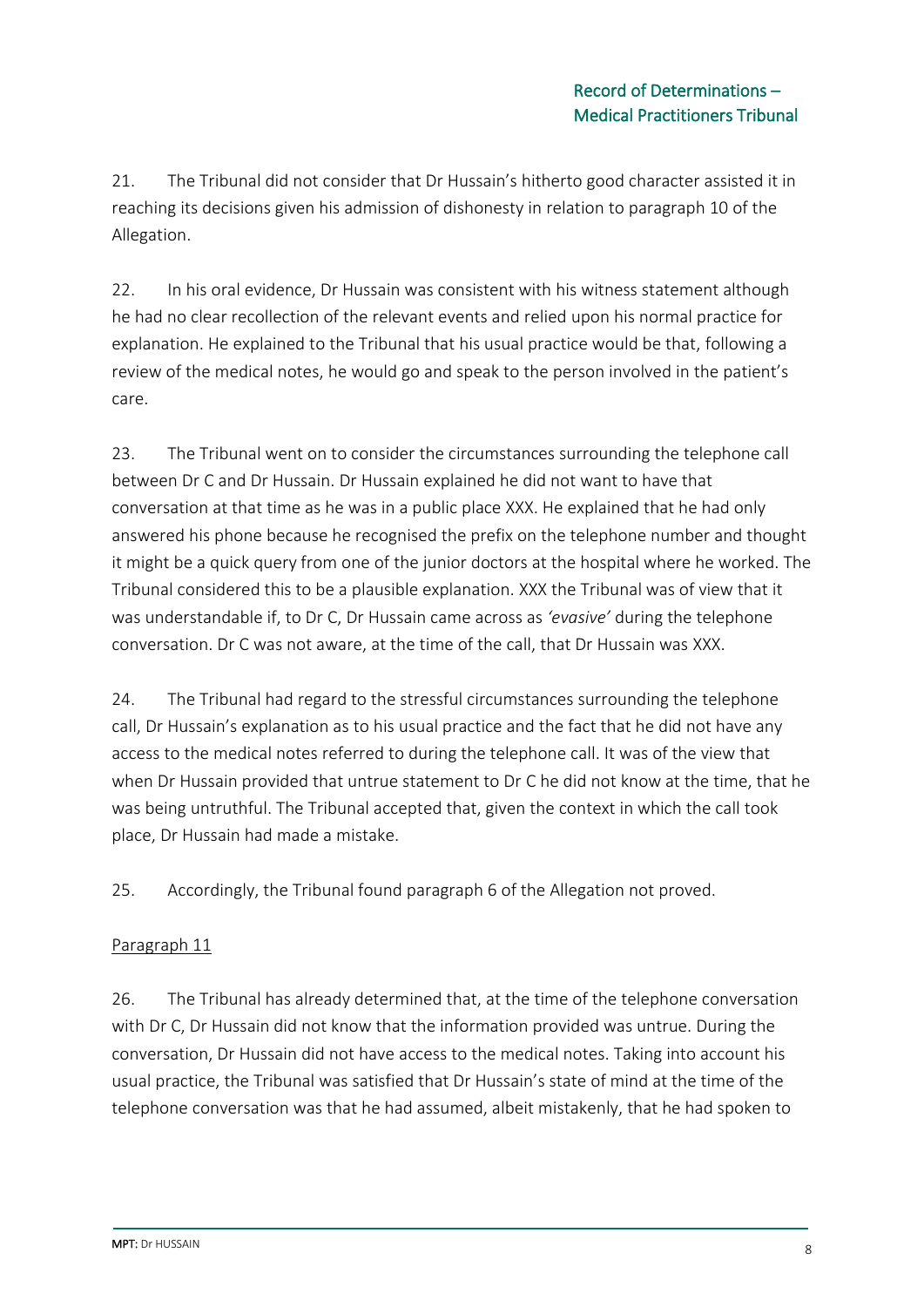someone. The Tribunal was of the view that this would not be considered dishonest by the standards of ordinary decent people.

27. Therefore, the Tribunal found paragraph 11 of the Allegation not proved.

### Patient D

### Paragraph 9

28. The Tribunal noted Dr Hussain's admission that on 17 October 2019, when completing a Confirmatory Medical Certificate (Cremation 5) in respect of Patient D, he ticked *'yes'* to the question *'have you questioned any other medical practitioner who attended the deceased?'* and documented Ms E as the medical practioner that he was referring to. He admitted that this information was untrue at the time he completed the certificate as he had not questioned Ms E about Patient D.

29. The Tribunal went on to consider whether Dr Hussain knew that he had included information on the Confirmatory Medical Certificate (Cremation 5) that was untrue.

30. The Tribunal had regard to Ms E's evidence. In her written statement dated 26 June 2020, she stated:

*'I do not normally see cremation forms because I don't specifically look after any patients, so my name has never been on a cremation form. Although I was working on the date the cremation form was signed, Dr Hussain has never discussed this patient with me or any other patient. I have not spoken with anyone else about this patient. I have only become aware that my name was written on this cremation form, since being shown it by the GMC. I do not understand why Dr Hussain would put my name on this form, my name is not spelt correctly, and it does not have my correct job title as I am not a manager.'*

31. The Tribunal was of the view that Ms E's oral evidence was consistent with her written statement. The Tribunal found Ms E's evidence in relation to this paragraph of the Allegation to be credible and reliable. In answering the questions put to her, the Tribunal considered that Ms E was clear about her role and left it in no doubt as to how she would respond when queried about her role and patients on the ward.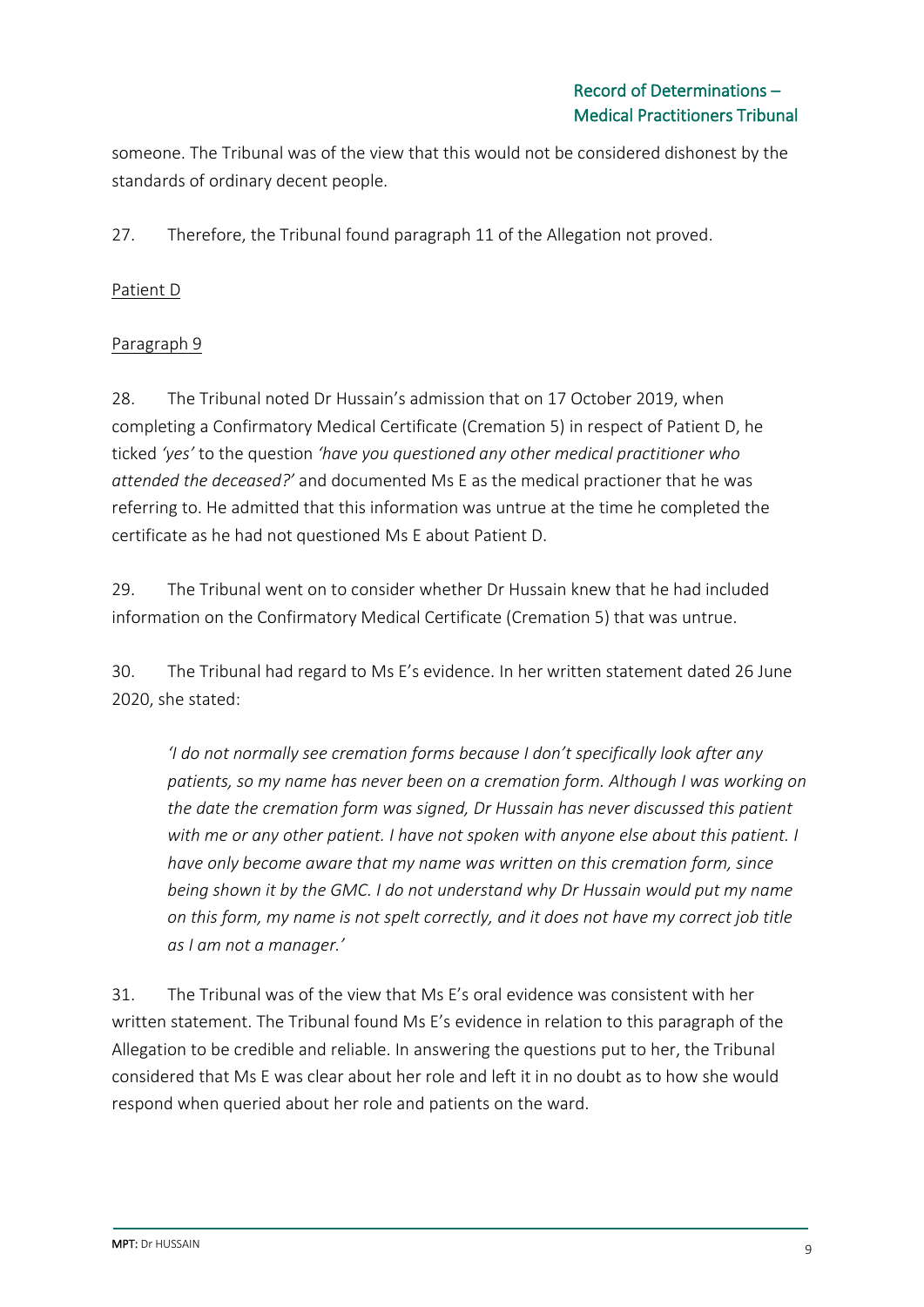32. The Tribunal went on to consider Dr Hussain's evidence. In his witness statement, Dr Hussain stated:

*'I cannot recall exactly, but in keeping with my usual practice, I expect I phoned the ward on 17 October 2019, in order to complete Part 2 of the form…'*

In his oral evidence, Dr Hussain explained that he could not recall the circumstances of this case, but that he was certain that he would have spoken to someone (a second person in addition to Dr LP who was noted on the Medical Certificate (Cremation 4) about the circumstances of Patient D's death.

33. The Tribunal noted that it was clear from the evidence that Dr Hussain and Ms E did not know each other. Further, having regard to the Confirmatory Medical Certificate (Cremation 5) in respect of Patient D, the Tribunal noted that Ms E's name does not appear on the Medical Certificate (Cremation 4). The Tribunal was also satisfied that as Ms E was a Ward Manager Assistant, it would be unlikely that her name would appear in the medical notes. Given Dr Hussain's evidence as to his usual practice, the Tribunal was of the view that Dr Hussain's assumption that he must have telephoned the ward and spoken to Ms E during the course of his enquires was a plausible explanation as to how her name came to appear on the Confirmatory Medical Certificate (Cremation 5) despite the fact that neither Dr Hussain nor Ms E had any specific recollection of such a conversation.

34. The Tribunal noted that Dr Hussain examined Patient D's body on 16 October 2019 but that he did not sign the form and declaration until 17 October 2019. Dr Hussain's evidence was that the delay can be explained by his not signing the form until he had managed to speak to a second person involved in Patient D's care. Taking into account Dr Hussain's evidence as to his usual practice, the Tribunal considered his explanation that he had spoken to someone relevant about Patient D's care and at the time of calling the ward noted down Ms E's details, thus confusing the two individuals, to be plausible. The Tribunal was not therefore satisfied that he knew the information that he had included in the Confirmatory Medical Certificate (Cremation 5) was untrue.

35. Accordingly, the Tribunal found paragraph 9 of the Allegation not proved

Paragraph 12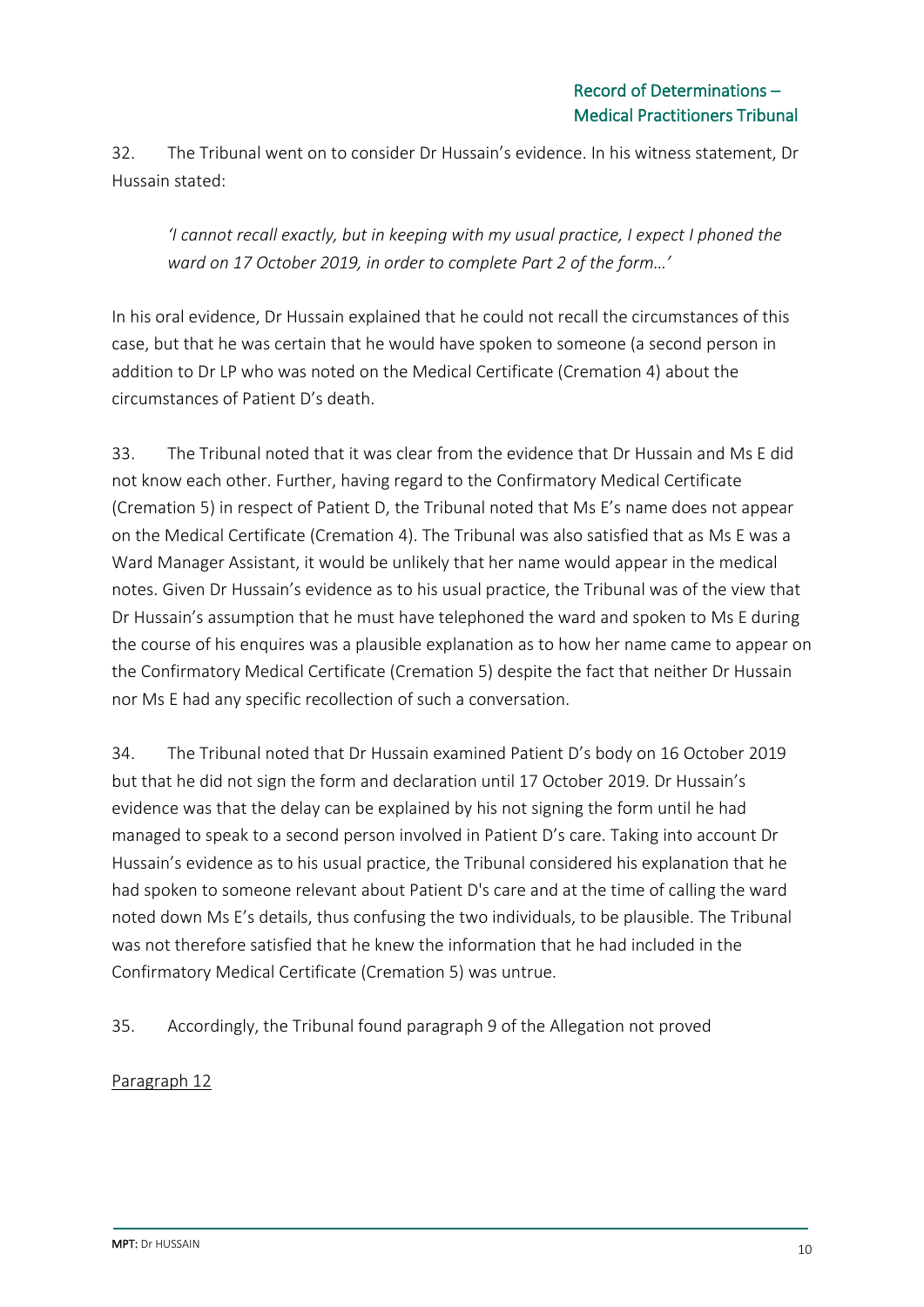36. The Tribunal has already determined that Dr Hussain did not know the information that he had included on Patient D's Confirmatory Medical Certificate (Cremation 5) was untrue. The Tribunal was satisfied that Dr Hussain had followed his usual practice and spoken to someone regarding Patient D and had mistakenly included Ms E's name on the form. In light of this, the Tribunal was of the view that this would not be considered dishonest by the standards of ordinary decent people.

37. Therefore, the Tribunal found paragraph 12 of the Allegation not proved.

#### **The Tribunal's Overall Determination on the Facts**

38. The Tribunal has determined the facts as follows:

#### Patient A

- 1. On 6 September 2019, you completed the Confirmatory Medical Certificate in respect of Patient A and you:
	- a. ticked 'yes' to the question 'have you questioned any other medical practitioner who attended the deceased?'; Admitted and found proved
	- b. documented Nurse B as the medical practitioner referred to in paragraph 1.a. Admitted and found proved

2. At the time of completing the Confirmatory Medical Certificate you included information that was untrue in that you had not questioned:

- a. any other medical practitioner who attended Patient A; **Admitted and** found proved
- b. Nurse B about Patient A. Admitted and found proved

3. You knew that the information you had included in the Confirmatory Medical Certificate was untrue. Admitted and found proved

4. On 20 September 2019, when challenged by Dr C about why you had documented that you had questioned Nurse B about Patient A on the Confirmatory Medical Certificate, you suggested that Nurse B had forgotten your discussion with her or words to that effect. Admitted and found proved

5. The information you provided to Dr C, referred to in paragraph 4, was untrue. Admitted and found proved

6. You knew that the information you provided to Dr C, referred to in paragraph 4, was untrue. Not proved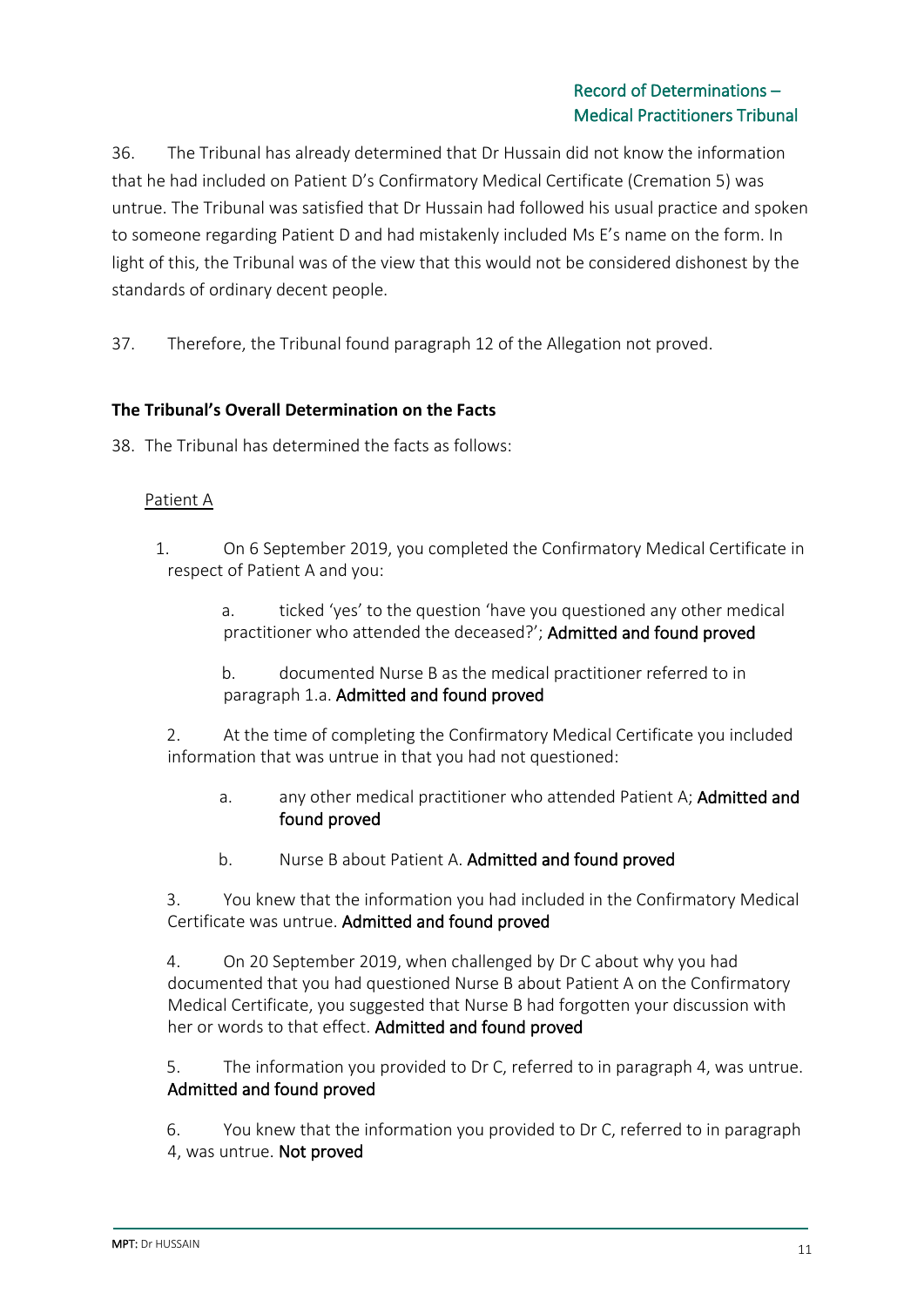#### Patient D

7. On 17 October 2019, you completed the Confirmatory Medical Certificate in respect of Patient D and you:

a. ticked 'yes' to the question 'have you questioned any other medical practitioner who attended the deceased?'; Admitted and found proved

b. documented Ms E as being the medical practitioner referred to in paragraph 7.a. Admitted and found proved

8. At the time of completing the Confirmatory Medical Certificate you included information that was untrue in that you had not questioned:

- a. any other medical practitioner who attended Patient D; Admitted and found proved
- b. Ms E about Patient D. Admitted and found proved

9. You knew that the information you had included in the Confirmatory Medical Certificate was untrue. Not proved

10. Your actions as described in paragraph 1 were dishonest by reason of paragraphs 2 and 3. Admitted and found proved

11. Your actions as described in paragraph 4 were dishonest by reason of paragraphs 5 and 6. Not proved

12. Your actions as described in paragraph 7 were dishonest by reason of paragraphs 8 and 9. Not proved

And that by reason of the matters set out above your fitness to practise is impaired because of your misconduct. To be determined

### Determination on Impairment - 11/03/2022

1. The Tribunal now has to decide in accordance with Rule 17(2)(l) of the Rules whether, on the basis of the facts which it has found proved as set out before, Dr Hussain's fitness to practise is impaired by reason of misconduct.

#### The Evidence

2. The Tribunal has taken into account all the evidence received during the facts stage of the hearing, both oral and documentary. In addition, the Tribunal received further evidence as follows: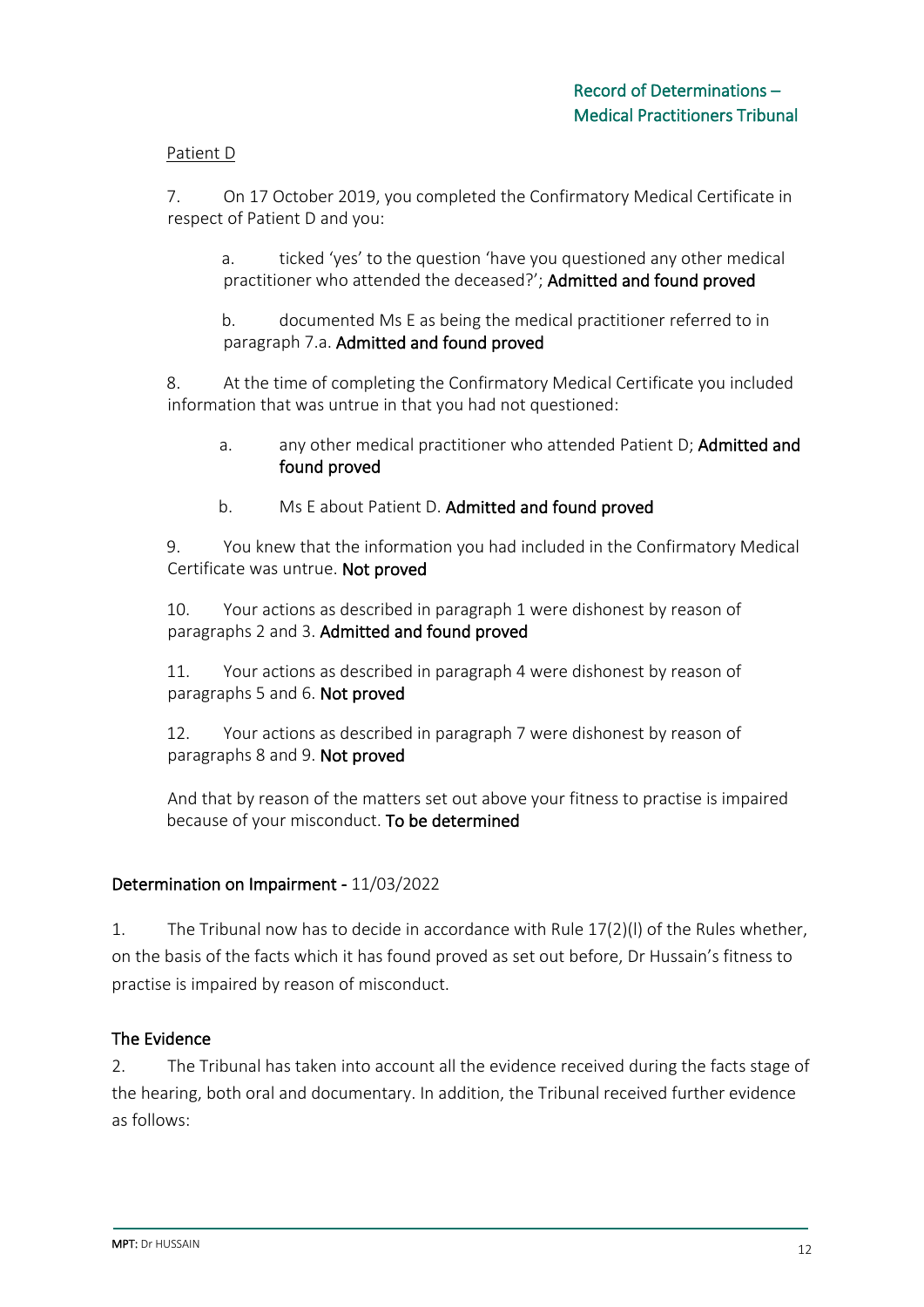- A statement from Dr Hussain's Responsible Officer, Dr G, dated 7 September 2021; and
- A bundle containing evidence of Dr Hussain's Continued Professional Development ('CPD').

### **Submissions**

3. On behalf of the GMC, Mr Rigby submitted that the facts admitted and found proved amounted to serious misconduct and that Dr Hussain's fitness to practise is currently impaired.

4. In relation to the Confirmatory Medical Certificate (Cremation 5) that Dr Hussain completed for Patient A, Mr Rigby submitted that Dr Hussain's actions amounted to serious misconduct. He submitted that the Medical Certificate (Cremation 5) has a serious purpose and Dr Hussain's role in completing the document accurately was very important. He submitted that Dr Hussain signed a statement of truth when signing the certificate. He submitted that Dr Hussain, by his own admission, knew that he had not questioned Nurse B when he signed the statement of truth and has accepted that, in doing so, he was acting dishonestly. Mr Rigby submitted that, whatever Dr Hussain's motive and, however busy he may have been, there could be no excuse for signing the certificate when he did.

5. Mr Rigby referred the Tribunal to Good Medical Practice (2013 edition) ('GMP') and submitted that Dr Hussain had breached paragraphs 1, 19, 65 and 71 (set out below). Notwithstanding the personal mitigation, Dr Hussain's good character and his admissions to the Allegation, Mr Rigby submitted that Dr Hussain's dishonest conduct amounted to serious misconduct.

6. Mr Rigby conceded that, in light of the Tribunal's findings in relation to Dr Hussain's telephone conversation with Dr C, namely that Dr Hussain made a *'mistake'*, his actions in this regard do not constitute serious misconduct.

7. Mr Rigby accepted that Dr Hussain's conduct in relation to the Confirmatory Medical Certificate (Cremation 5) that he completed for Patient D was not as serious compared to that of Patient A. However, Mr Rigby submitted that Dr Hussain should have made a note of the person he spoke to in relation to Patient D and should have recorded this information correctly on the certificate after speaking to them. Bearing in mind that Dr Hussain does not claim to have any positive recollection of speaking to the nurse who last cared for Patient D, Mr Rigby submitted that it is highly unlikely that he did what he was required to do. He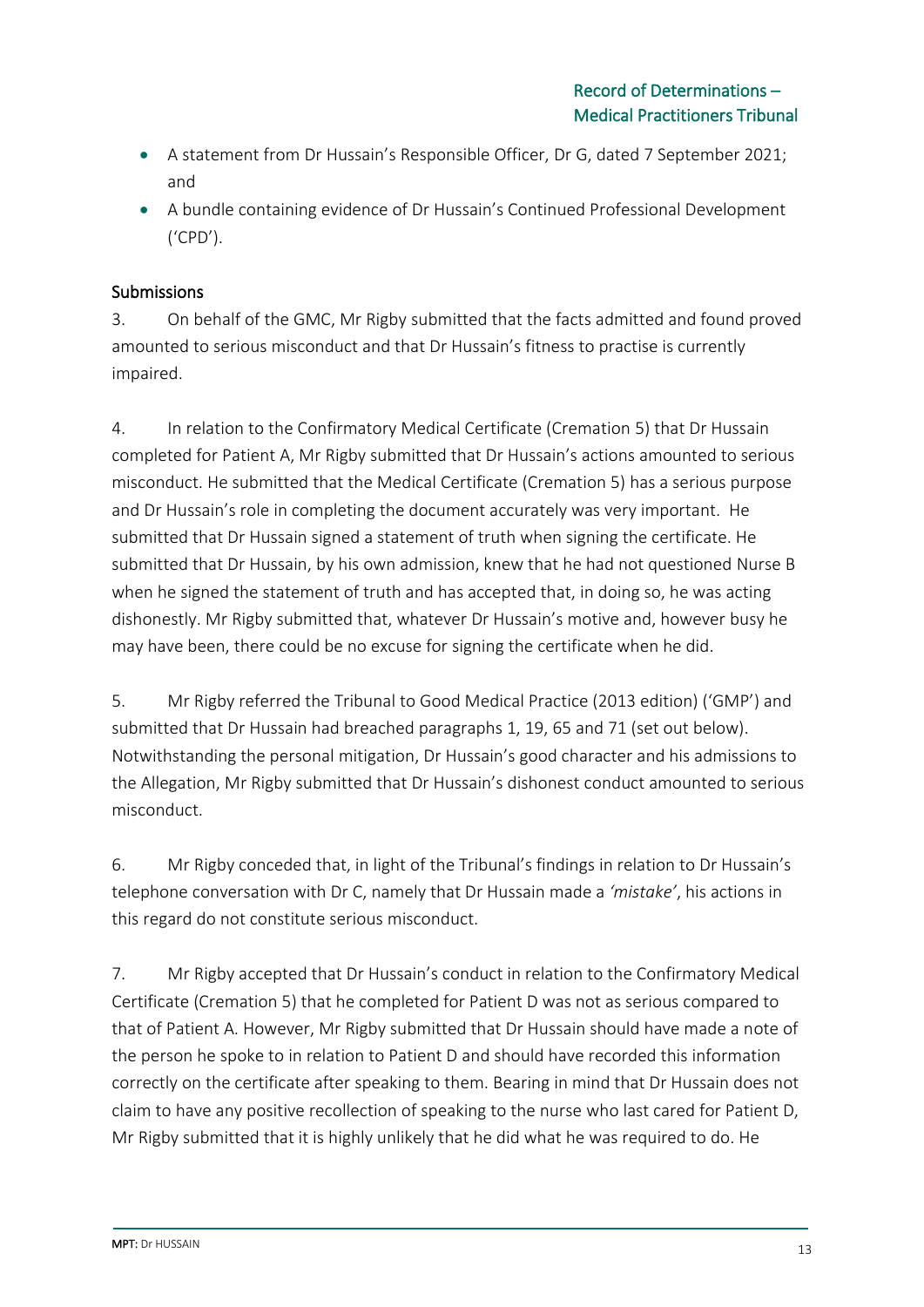### Record of Determinations – Medical Practitioners Tribunal

submitted that the Tribunal can reasonably conclude that Dr Hussain was guilty at least of very poor practice, far short of what was required of him. Mr Rigby submitted that Dr Hussain's actions were in breach of paragraphs 19, 65 and 71 of GMP. Considering that Dr Hussain's dishonesty occurred a month before, Mr Rigby submitted that this conduct, though not dishonest, was also serious misconduct.

8. Mr Rigby submitted that a finding of impairment is necessary in this case to maintain public confidence in the profession and to promote and uphold professional standards and conduct for members of the medical profession.

9. He submitted that Dr Hussain's admitted dishonesty creates a presumption of impairment which would be very difficult to displace by any insight or remediation on his part. Dr Hussain's admission of guilt, his acceptance of the obvious that he should accurately record information and his apology for what he did not do, in the GMC's submission, demonstrate a sufficient understanding of why he acted as he did. Mr Rigby submitted that Dr Hussain has not demonstrated that he has remediated his misconduct such that the risk of repetition has been eradicated.

10. Mr Rigby submitted that where there has been dishonesty and serious breaches of GMP, it would have to be an exceptional case where the public interest would not require a finding of impairment, which this case is not. He referred to the case of *PSA v GMC and Dr Hilton [2019] EWHC 1638 (Admin)* and submitted that there is nothing about Dr Hussain's dishonest conduct that can be properly regarded as exceptional. He submitted that Dr Hussain failed to do what was required of him for no other reason than he was *'busy and forgot'.*

11. Mr Rigby concluded that Dr Hussain's fitness to practise is currently impaired by reason of his misconduct.

12. On behalf of Dr Hussain, Ms Harris told the Tribunal that it will need to carefully consider whether the paragraphs of the Allegation admitted by Dr Hussain cross the threshold for serious misconduct in all the circumstances of this case.

13. In relation to Dr Hussain's actions in completing the Confirmatory Medical Certificate (Cremation 5) in respect of Patient A, Ms Harris reminded the Tribunal of the circumstances of Dr Hussain's conduct. She submitted that Dr Hussain has never sought to avoid responsibity for his wrongdoing. Ms Harris submitted that, when assessing the level of culpability to be attached to Dr Hussain's behaviour, the Tribunal should bear in mind the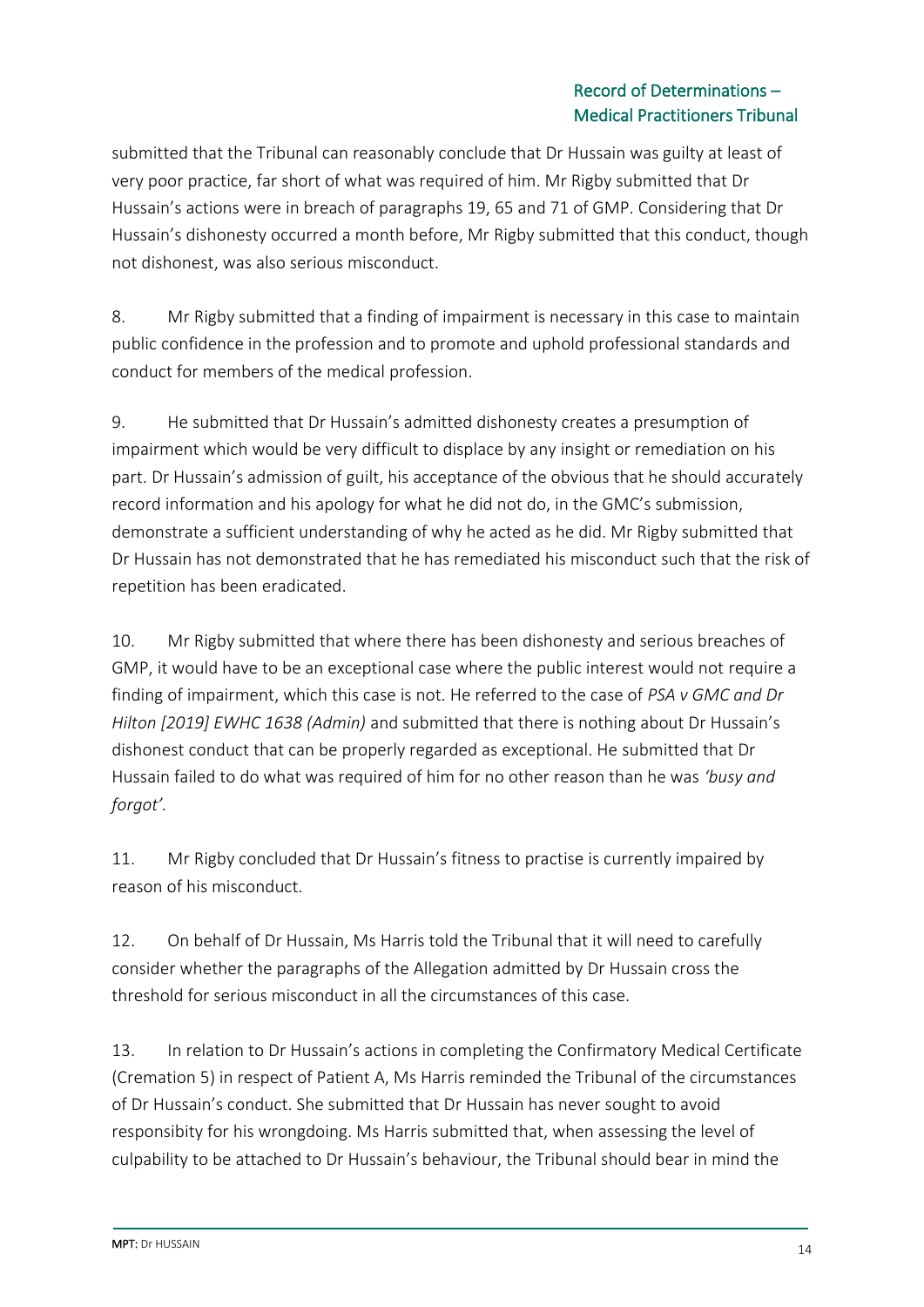circumstances in which these forms were being completed and the circumstances in which Dr Hussain found himself.

14. Ms Harris acknowledged that there are very few cases where an admission of dishonesty will not lead to a finding of misconduct. She submitted that Dr Hussain behaved dishonestly but with good intentions and very much trying to help others. She submitted that this dishonesty was an isolated incident. Whilst Dr Hussain's actions were serious, Ms Harris asked the Tribunal to carefully consider whether, in all the circumstances of this case, Dr Hussain's actions in relation to Patient A's confirmatory certificate cross the threshold for serious professional misconduct.

15. In relation to Dr Hussain's telephone conversation with Dr C, Ms Harris acknowledged Mr Rigby's concession that this does not amount to misconduct. She submitted that, given the Tribunal's findings, no culpability should be attached to what happened during this telephone conversation.

16. In relation to Dr Hussain's conduct regarding the Confirmatory Medical Certificate (Cremation 5) for Patient D, Ms Harris reminded the Tribunal that Dr Hussain had admitted to mistakenly including Mrs E's details as the person he spoke with. Whilst this type of error is clearly undesirable, it was an error. She submitted that there is no suggestion that Dr Hussain did not talk to the relevant doctor and no suggestion that Dr Hussain did not check the medical records thoroughly. She submitted that this error would not be considered *'deplorable'* by fellow members of the profession and, in light of the Tribunal's clear factual findings, does not cross the high threshold for misconduct.

17. Ms Harris reminded the Tribunal that it should only consider impairment if a finding of misconduct has been made. She submitted that looking forward, Dr Hussain's fitness to practice is not currently impaired.

18. Ms Harris referred to the case of *PSA v GMC and Dr Hilton [2019] EWHC 1638 (Admin)*  and submitted that there is no presumption of a finding of impairment in dishonesty cases. Ms Harris submitted that the misconduct in Dr Hussain's case is at the lower end of the spectrum. She submitted that, whilst Dr Hussain was acting dishonestly, he was doing so in very particular circumstances, with good intentions, with no malicious motive and for no real personal gain.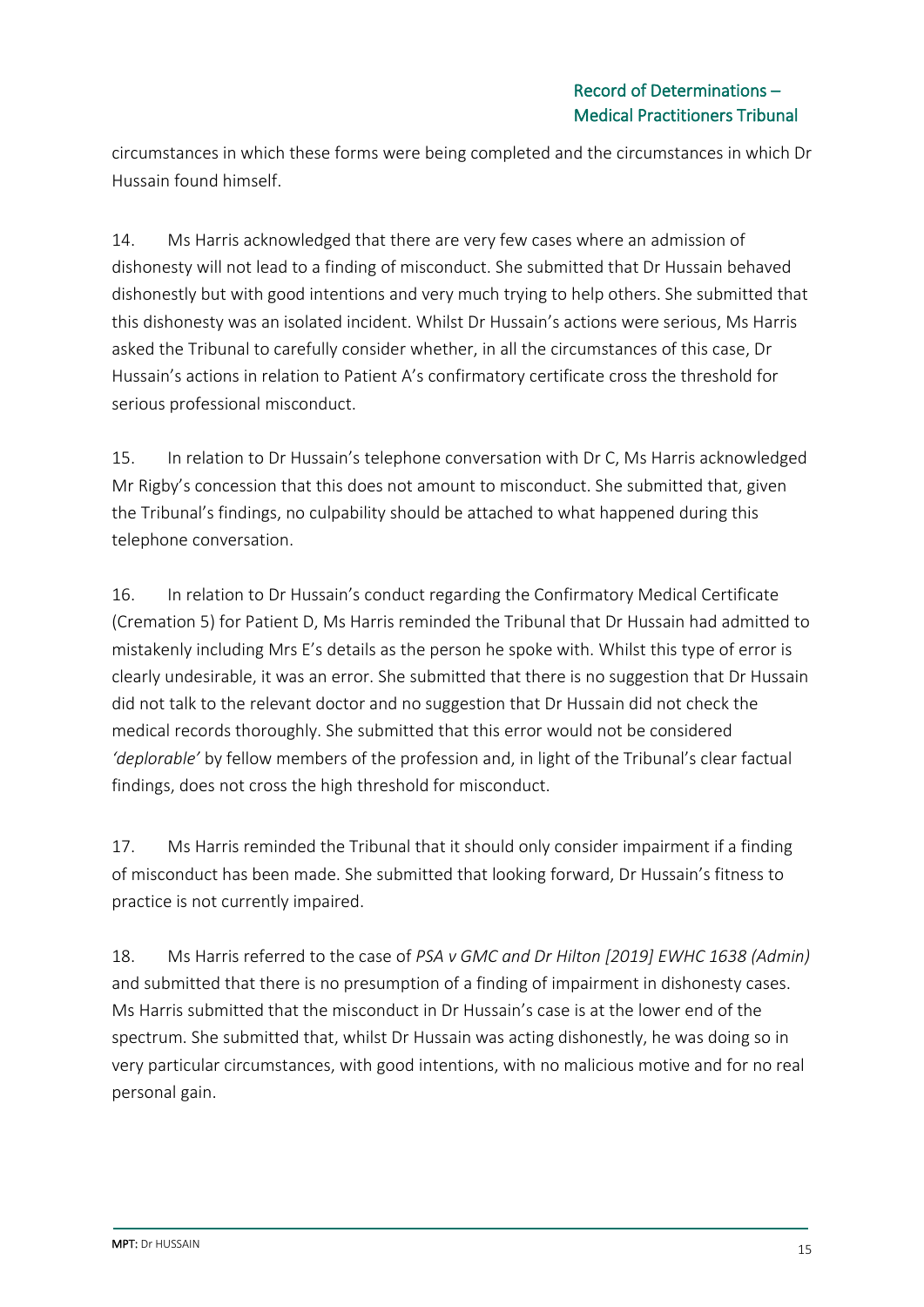### Record of Determinations – Medical Practitioners Tribunal

19. Ms Harris referred the Tribunal to Dr Hussain's CV and stated that Dr Hussain qualified as a doctor just under 40 years ago. She submitted that this is the first time he has ever found himself facing disciplinary proceedings. She also asked the Tribunal to have regard to the positive testimonials provided in support of Dr Hussain and submitted that they demonstrate he is an excellent doctor. She submitted that the evidence in this case reveals an *'unblemished record'* against which the Tribunal should view the misconduct in this case.

20. Whilst this case is not clinical in nature, Ms Harris submitted that the misconduct is capable of remediation. She submitted that there is no evidence of any deep-seated attitudinal issue and instead this was an error of judgment but in very specific circumstances. In relation to Patient D's certificate, Dr Hussain made a mistake.

21. Ms Harris submitted that Dr Hussain accepted his wrongdoing from the outset. Further, in addition to personal reflections, Ms Harris submitted that Dr Hussain has undertaken relevant courses and reflected on those courses. She told the Tribunal that Dr Hussain also took the immediate practical step of not completing any more Confirmatory Medical Certificates (Cremation 5). She submitted that Dr Hussain has taken considerable steps to remedy the misconduct in this case such that there is no risk at all of the misconduct being repeated.

22. Ms Harris submitted that Dr Hussain has very good insight into his misconduct. He accepted his wrongdoing when first asked about it and he has engaged fully and openly with both the Trust investigation and the GMC investigation. She submitted that Dr Hussain's insight has been further developed, over time, through reading, reflection, and attendance on appropriate courses.

23. Notwithstanding the admission of dishonesty, Ms Harris submitted that this is not a case where '*public confidence in the profession would be undermined if a finding of impairment were not made'*. She submitted that this a case where the circumstances in which the single incident of dishonest conduct occurred, albeit serious, provide important context to the allegations that Dr Hussain has admitted. She submitted that Dr Hussain has fully remediated, there is no risk of repetition and there should be a finding of no impairment in this case.

## The Relevant Legal Principles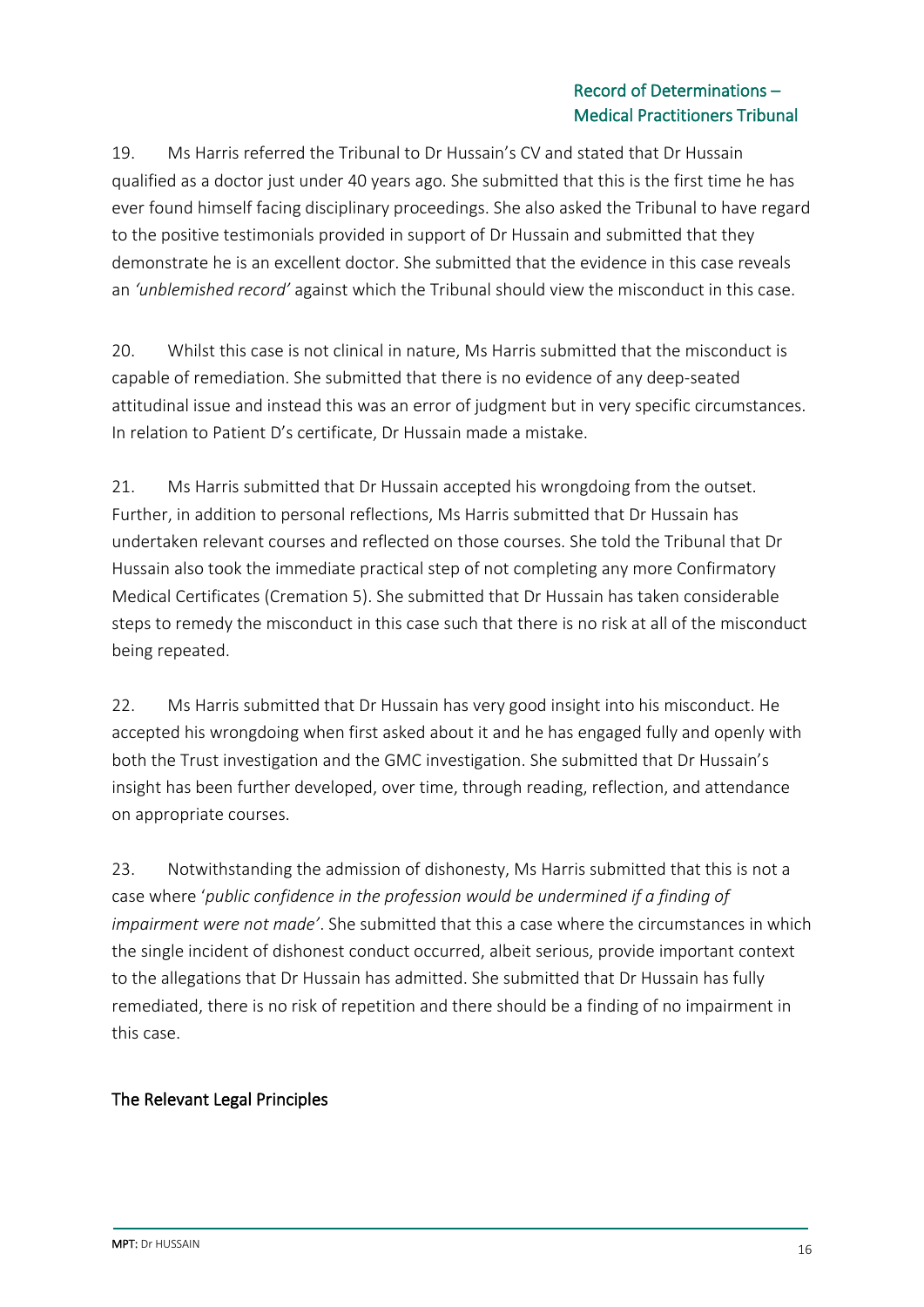24. The Tribunal reminded itself that at this stage of proceedings, there is no burden or standard of proof, and the decision of impairment is a matter for the Tribunal's judgement alone.

25. In approaching the decision, the Tribunal was mindful of the two-stage process to be adopted: first whether the facts as found proved amounted to misconduct and then whether the finding of that misconduct could lead to a finding of impairment. In this context, misconduct means serious professional misconduct.

26. The Legal Assessor reminded the Tribunal that misconduct has been defined as '*a word of general effect, involving some act or omission which falls short of what would be proper in the circumstances'* and that, *'the standard of propriety may often be found by reference to the rules and standards ordinarily required to be followed by a medical practitioner in the particular circumstances',* per Lord Clyde in *Roylance v GMC (No.2) [2000] 1 AC 311).*

27. If the Tribunal makes a finding of misconduct, it must then determine whether Dr Hussain's fitness to practise is impaired today, taking into account his conduct at the time of the events and any relevant factors since then such as whether the matters are remediable, have been remedied and any likelihood of repetition. The Tribunal must also bear in mind that even if the matters are remediated, have been remedied and there is no likelihood of repetition, in some instances, the need to uphold professional standards and public confidence in the profession would be undermined if a finding of impairment were not made.

28. Whilst there is no statutory definition of impairment, the Tribunal was assisted by the guidance provided by Dame Janet Smith in the Fifth Shipman Report, as adopted by the High Court in *CHRE v NMC and Paula Grant [2011] EWHC 297 Admin*. In particular, the Tribunal considered whether its findings of fact showed that Dr Hussain's fitness to practise is impaired in the sense that he:

*'a. Has in the past acted and/or is liable in the future to act so as to put a patient or patients at unwarranted risk of harm; and/or*

*b. Has in the past brought and/or is liable in the future to bring the medical profession into disrepute; and/or*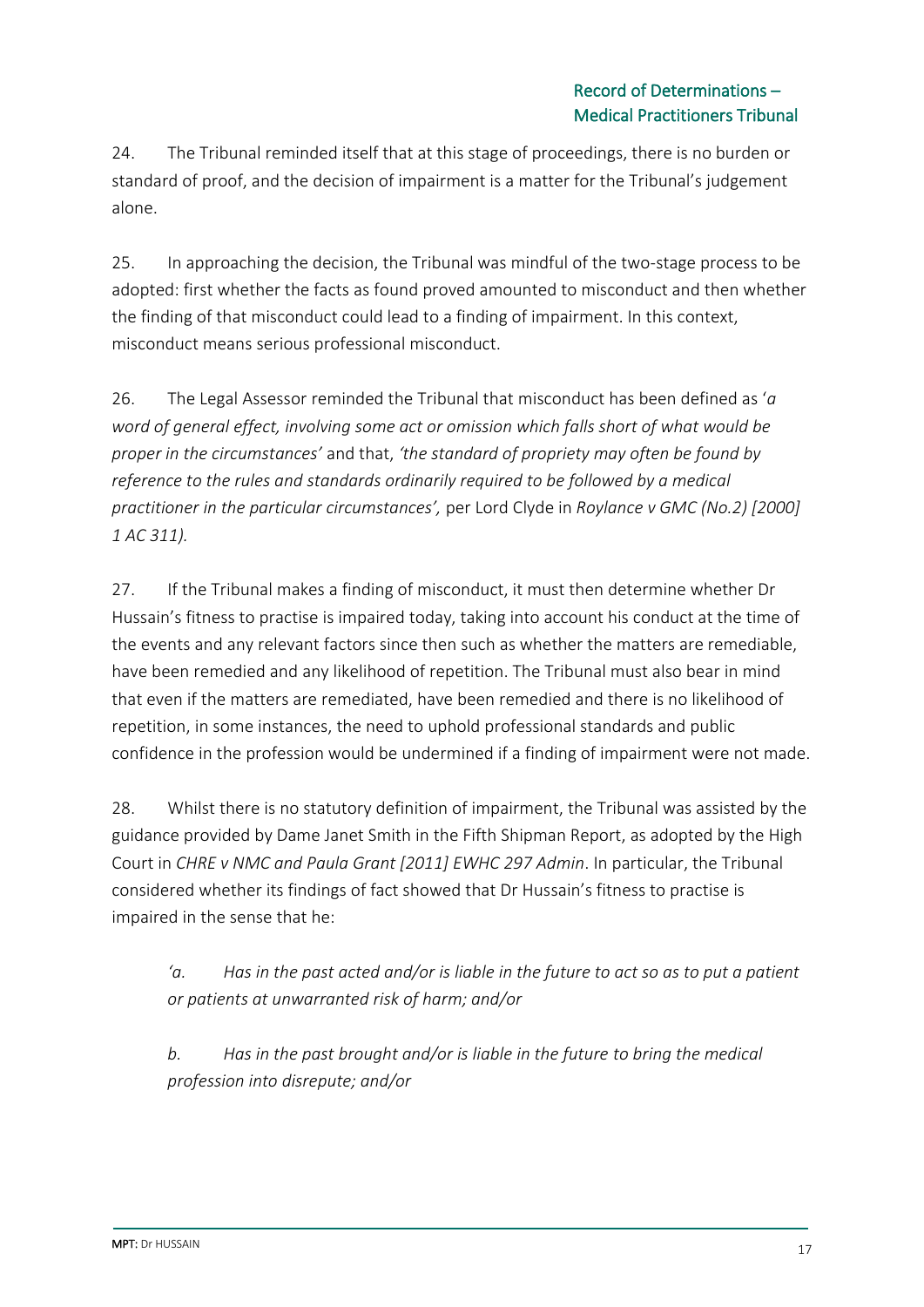*c. Has in the past breached and/or is liable in the future to breach one of the fundamental tenets of the medical profession; and/or*

*d. Has in the past acted dishonestly and/or is liable to act dishonestly in the future.'*

29. The Legal Assessor referred the Tribunal to the case of *GMC v Armstrong [2021] EWHC 1658 (Admin)* which demonstrates that the impact on public confidence in cases involving dishonesty, in particular in a regulatory regime, is not diminished because the practitioner in question is unlikely to repeat their dishonesty. Tribunals must have proper regard to the nature and extent of a practitioner's dishonesty and engage with the weight of the public interest factors tending to a finding of impairment in such cases. In cases of significant professional dishonesty, mitigation has a necessarily limited role.

# The Tribunal's Determination on Impairment

## Misconduct

30. The Tribunal first considered whether Dr Hussain's actions amounted to misconduct.

## Confirmatory Medical Certificate (Cremation 5) in respect of Patient A

31. The Tribunal acknowledged Dr Hussain's admission that when signing the declaration on the Confirmatory Medical Certificate (Cremation 5) in respect of Patient A, he knew he had not spoken with Nurse B. Dr Hussain admitted that his actions in this regard were dishonest.

32. The Tribunal noted the importance of the Confirmatory Medical Certificate (Cremation 5) in that it is a statutory document with a declaration of truth which the doctor completing the form is required to sign once speaking to a second person involved in a patient's death. It had regard to Dr Hussain's acknowledgement of the seriousness of his role in completing this document. Whilst the Tribunal had regard to Dr Hussain's explanation that he was under significant pressure to return the document, that he had every intention to speak to Nurse B that day and there is no suggestion that his actions were for financial gain, the Tribunal was of the view that this did not amount to justification for Dr Hussain's dishonesty.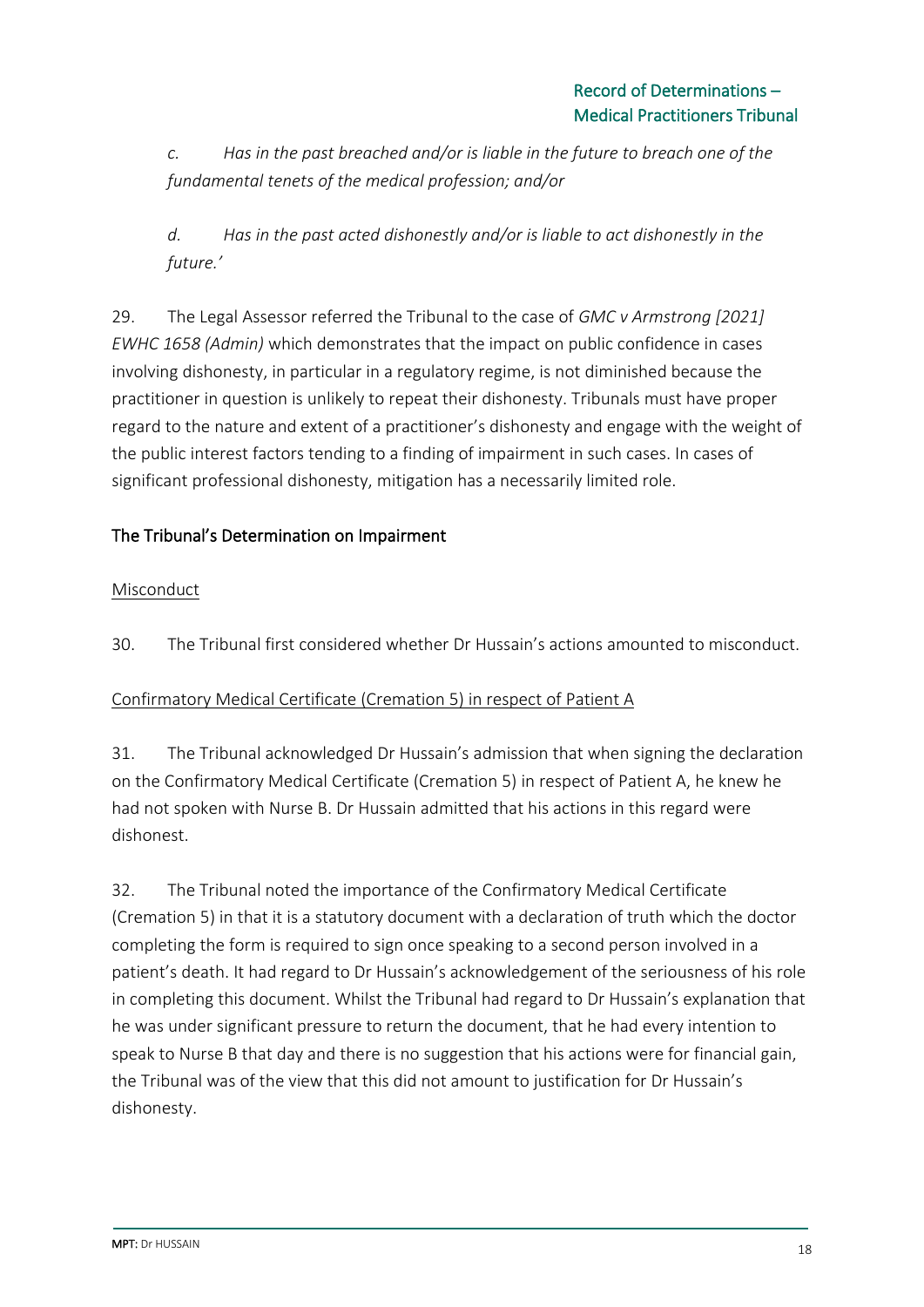33. The Tribunal went on to consider the paragraphs of GMP which set out the standards that a doctor must continue to meet throughout their professional career. It considered that the following paragraphs of GMP had been engaged in relation to Dr Hussain's dishonest conduct:

*'1 Patients need good doctors. Good doctors …. are honest and trustworthy and act with integrity and within the law.*

*19 Documents you make (including clinical records) to formally record your work must be clear, accurate and legible. You should make records at the same time as the events you are recording or as soon as possible afterwards*

*65 You must make sure your conduct justifies your patient's trust in you and the public's trust in the profession.*

*71 You must be honest and trustworthy when writing reports, and when completing or signing forms, reports and other documents. You must make sure that any documents you write or sign are not false or misleading.*

*a You must take reasonable steps to check the information is correct.'*

34. The Tribunal was of the view that members of the profession finding that the name of a healthcare professional had been used dishonestly on a statutory document, without that individual's knowledge, would consider such conduct deplorable. The Tribunal concluded that Dr Hussain's dishonest conduct was a sufficiently serious breach of the standards of conduct as set out in GMP as to amount to misconduct which is serious.

## The telephone conversation between Dr C and Dr Hussain

35. The Tribunal was of the view that, in light of its findings in relation to Dr Hussain's telephone conversation with Dr C, namely that Dr Hussain had made a *'mistake'*, his actions in this regard do not constitute serious misconduct.

## Confirmatory Medical Certificate (Cremation 5) in respect of Patient D

36. The Tribunal reminded itself of its earlier findings that Dr Hussain had not acted dishonestly in relation to the Confirmation Medical Certificate (Cremation 5) in respect of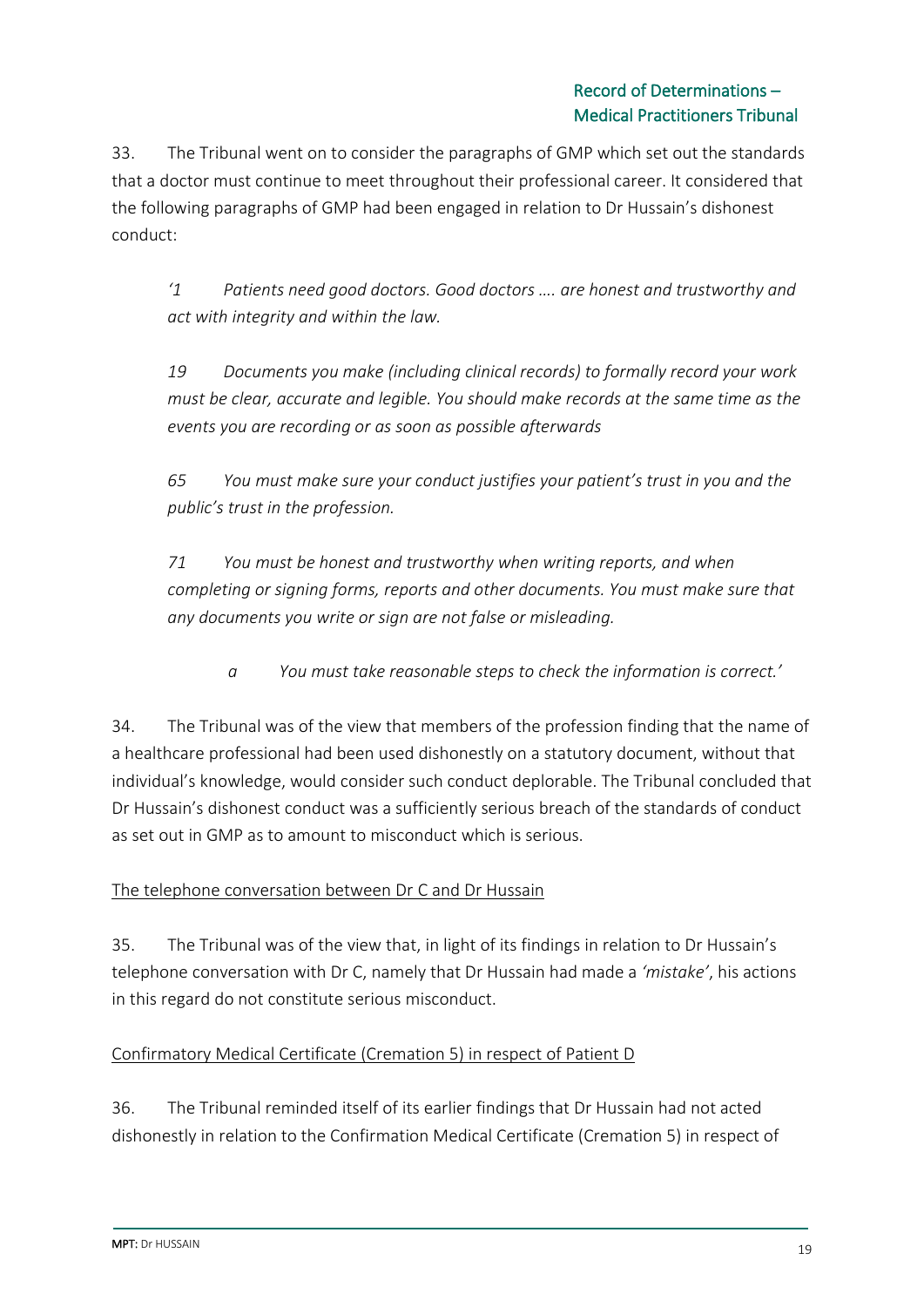Patient D. The Tribunal has already determined that it was *'satisfied that Dr Hussain had followed his usual practice and spoken to someone regarding Patient D and had mistakenly included Ms E's name on the form.*'

37. The Tribunal went on to consider the paragraphs of GMP which set out the standards that a doctor must continue to meet throughout their professional career. It considered that the paragraphs 19 and 71a of GMP (set out above) had been engaged in relation to his actions of completing the Confirmatory Medical Certificate (Cremation 5) incorrectly.

38. The Tribunal considered that Dr Hussain's actions amounted to a breach of the standards expected of him. However, it was mindful of its finding that Dr Hussain's conduct in this regard amounted to a mistake rather than a deliberate error. Notwithstanding the fact that Dr Hussain's mistake amounted to a breach of the standards expected of him, the Tribunal was satisfied that his actions were not sufficiently below the expected standard as to amount to misconduct that is serious.

39. Taking the paragraphs of the Allegation as a whole, the Tribunal found that Dr Hussain's admission of dishonesty in relation to paragraphs 1,2,3 and 10 of the Allegation amounted to misconduct that was serious.

## Impairment

40. The Tribunal, having determined that Dr Hussain's dishonesty amounted to misconduct, went on to consider whether, as a result of that misconduct, his fitness to practise is currently impaired.

41. The Tribunal considered its findings in light of the guidance indicating that a doctor's fitness to practise might be impaired as set out by Dame Janet Smith and cited in the *Grant* case referred to above.

42. The Tribunal has not received any evidence to suggest that Dr Hussain has or is liable in the future to pose a clinical risk to patients. However, the Tribunal was satisfied that the remaining three factors set out in the case of *Grant* above are relevant in this case, in that Dr Hussain's conduct brought the medical profession into disrepute, he had breached one of the fundamental tenets of the medical profession and had acted dishonestly.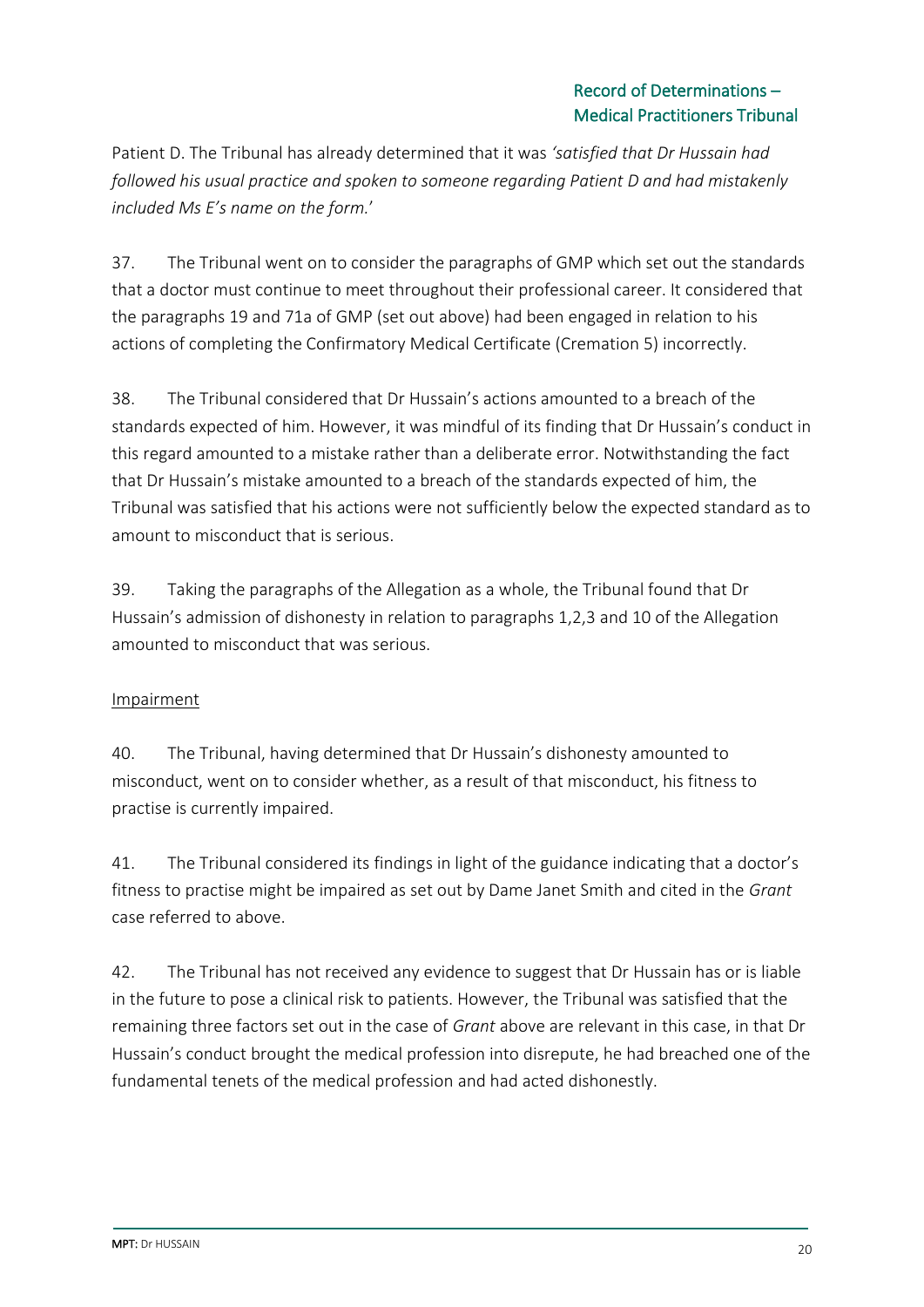### Record of Determinations – Medical Practitioners Tribunal

43. The Tribunal reminded itself of the circumstances in which the dishonesty in this case had arisen. Dr Hussain has admitted that, at the time he signed Patient A's Confirmatory Medical Certificate (Cremation 5), he knew that the contents were not true to the extent that he had not yet spoken to Nurse B. He admitted from the outset that this was dishonest. However, the Tribunal was mindful of Dr Hussain's explanation that he did not intend anyone to be permanently misled. It noted Dr Hussain's evidence which was that he fully intended that he would speak to Nurse B shortly after signing the certificate. He noted Nurse B's details, visited the Emergency Department where she worked in order to speak to her, but was unable to find her. He made a note that he had to speak to her but then forgot to do so.

44. Whilst the Tribunal was of the view that any dishonest conduct on the part of a doctor should be regarded as serious, it considered that Dr Husain's dishonesty occurred in very particular circumstances. It accepted Dr Hussain's evidence that he had good intentions, with no malicious motive. The Tribunal concluded that his dishonesty was one isolated instance of dishonesty in an otherwise unblemished 40-year career as a doctor. It was satisfied that the dishonesty fell at the lower end of the spectrum.

45. The Tribunal first considered Dr Hussain's level of insight into his dishonesty. The Tribunal considered that Dr Hussain had admitted his dishonest conduct at the earliest opportunity during the Trust's investigation. The Tribunal had regard to Dr Hussain's witness statement in which he stated:

*'In hindsight, I accept that the approach I took when completing the Confirmatory Medical Certificate for Patient A was wrong. Although I had every intention of only submitting the form after I had spoken to Nurse B (in which case the information on the form would be completely accurate), I omitted to speak to her, and therefore submitted a form which had misleading information on it. I signed the form before speaking to XXX in order to save time and avoid delay for the family but accept that was not the right approach and I should have not written her name on the form, or ticked the box to say I had spoken to her, until I had in fact had that conversation. I deeply regret the approach I took and sincerely apologise'.*

The Tribunal noted that Dr Hussain immediately apologised to Nurse B when he was asked, by Dr C, to go and speak to her. On meeting Nurse B, Dr Hussain realised that he had not spoken to her previously. The Tribunal was satisfied that Dr Hussain has demonstrated genuine remorse and accepts that what he did was wrong. The Tribunal was satisfied that he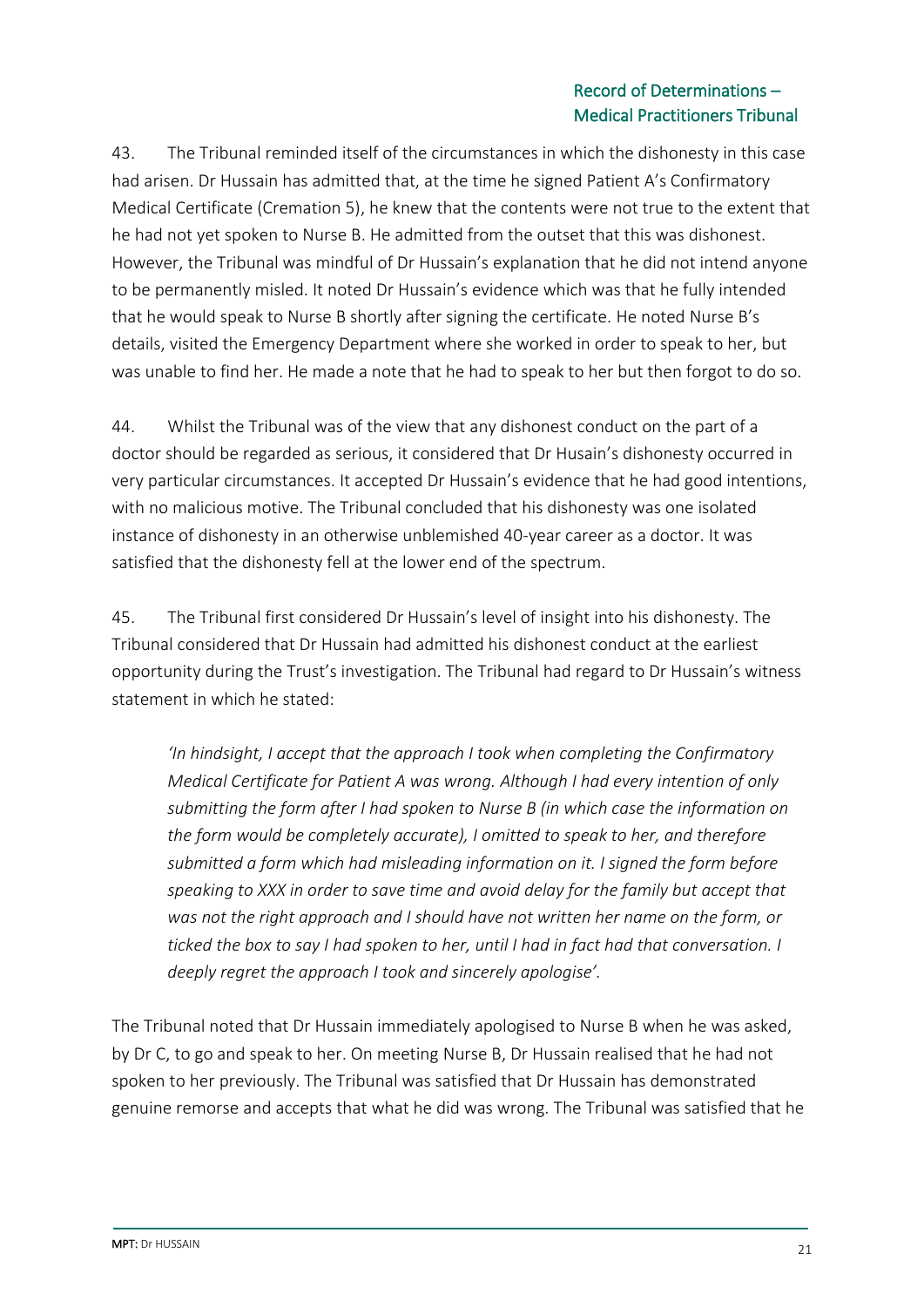has developed insight. The Tribunal noted that Dr Hussain made early admissions to the facts of the case and took steps to prevent such an error of judgement recurring.

46. The Tribunal acknowledged that, whilst dishonesty is capable of being remedied, remediation is difficult to demonstrate. The Tribunal noted that this incident took place over two years ago and it has not been provided with any evidence that Dr Hussain has acted dishonestly before, or since.

47. The Tribunal noted that Dr Hussain has taken positive steps to remediate his misconduct. He has attended a variety of CPD courses relevant to his misconduct, including '*Ethics and Ethical Standards for doctors*'. In his reflections, Dr Hussain stated:

*'I also learnt that it's not just the facts but also the perception that can matter about a doctor's probity, honesty and integrity. I, therefore, intend to ensure that I am not going to act in a way that can give a wrong perception to anyone I communicate with. I understand the importance of maintaining trust in the profession and that this also applies to written as well as verbal communication, including when completing paperwork, and I appreciate the importance of this being done accurately.'*

The Tribunal noted that Dr Hussain has also taken steps to improve his record keeping by attending on online module, *'Good Practice in Record Keeping for Hospital Doctors'.*

48. The Tribunal bore in mind the positive testimonials submitted on Dr Hussain's behalf from consultant colleagues and other medical practitioners with whom he works attesting to his integrity, honesty and probity. It is clear that Dr Hussain continues to be held in high regard by his colleagues who are fully aware of the Allegation made against him.

49. The Tribunal took particular note of the fact that Dr Hussain had discussed his misconduct with his Responsible Officer, Dr G. In a statement dated 7 September 2021, Dr G stated:

*'I am aware that the matters for consideration by the Medical Practitioners Tribunal relate to probity concerns around the documentation of Confirmatory Medical Certificates and discussions with other clinicians…*

*A Trust investigation was completed in January 2020. Dr Hussain engaged fully and openly with the investigation.*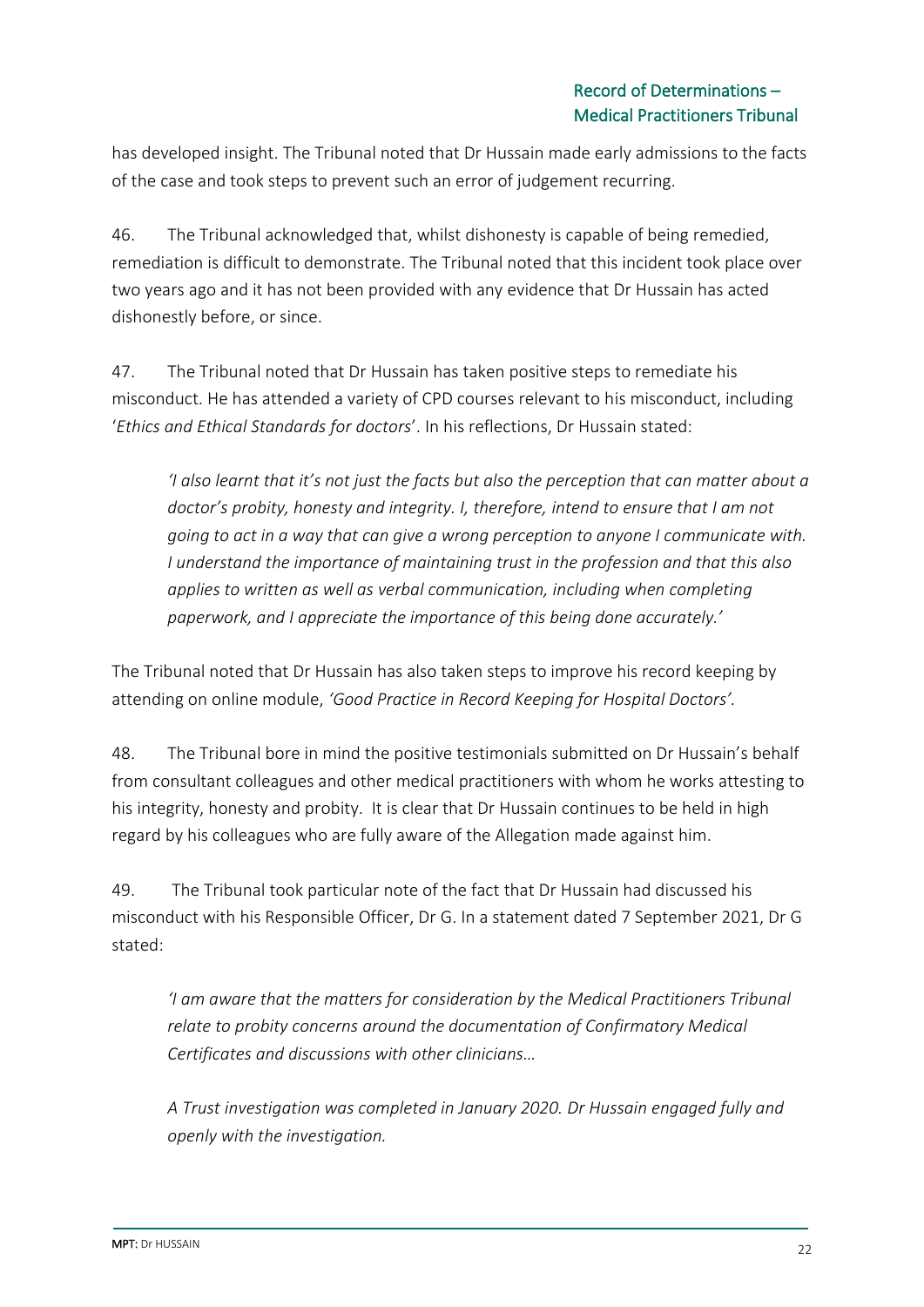*Dr Hussain has expressed regret around his documentation practice at the time leading up to the complaint and investigation and has taken appropriate steps to prevent reoccurrence…*

*Dr Hussain has fully complied with the recommended actions arising from the investigation, in particular stopping his involvement in the completion of Confirmatory Medical Certificates. He has undertaken relevant CPD courses and has discussed and reflected extensively on the issue, learning and actions with his appraiser at his most recent appraisal on 19 March 2021.*

*Dr Hussain is no longer involved in the completion of Confirmatory Medical Certificates. This function now falls within the remit of the Medical Examiner team. Dr Hussain does not, and does not intend to, undertake any Medical Examiner work.*

*Dr Hussain continues to undertake his full-time role as a Consultant Physician at HHFT. There are no other concerns regarding his probity or fitness to practice.'*

50. The Tribunal was satisfied that Dr Hussain has taken the appropriate steps to remediate his misconduct and has taken all practical steps that could reasonably be expected of him. Further, the Tribunal was satisfied that he has put appropriate measures in place to ensure that the circumstances that gave rise to his misconduct are not repeated. Having regard to his early admissions and remediation, the Tribunal was satisfied that Dr Hussain has developed meaningful insight into his misconduct. Further, the Tribunal was satisfied that, given his appreciation of the seriousness of the Tribunal's findings, the period of time elapsed since the incident without any probity concerns, and his remediation, the likelihood of repetition in this case is extremely low.

51. In reaching its decision on impairment, the Tribunal was mindful of the need to properly take account of the wider public interest. It bore in mind, in the case of *Grant*, the observations of Mrs Justice Cox that:

*'In determining whether a practitioner's fitness to practise is impaired by reason of misconduct, the relevant Tribunal should generally consider not only whether the practitioner continues to present a risk to members of the public in his or her current role, but also whether the need to uphold proper professional standards and public*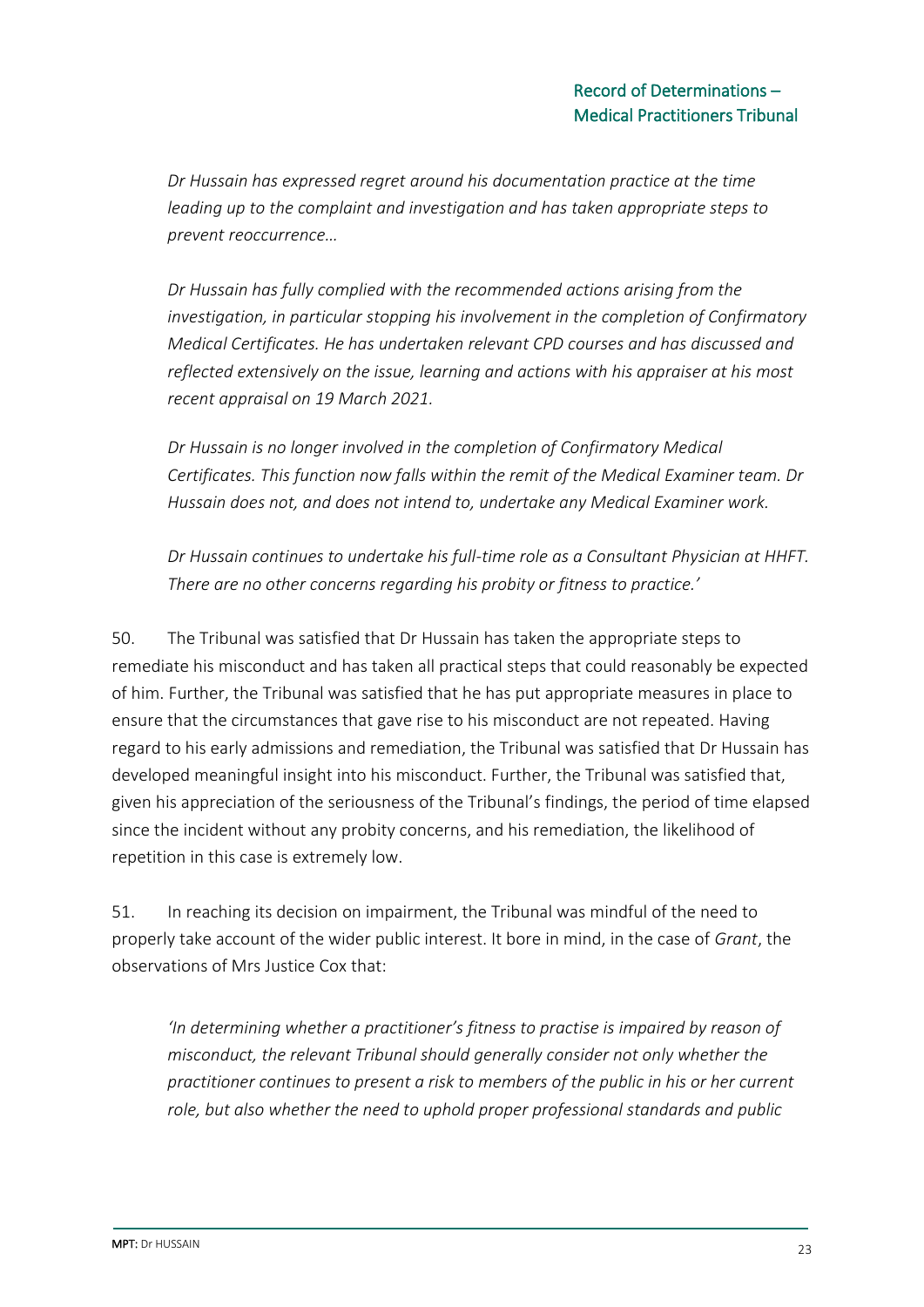*confidence in the profession would be undermined if a finding of impairment were not made in the particular circumstances.'*

52. The Tribunal also took into account the cases of *Armstrong* and *Hilton*. Both of these address the issue of dishonesty within a doctor's professional practice and the issues to be taken into account by a Tribunal in its approach to impairment. The Tribunal was mindful that a finding of impairment will often follow a finding of dishonesty. Having regard to Dr Hussain's insight into his misconduct, the significant evidence of remediation and the low risk of repetition, the Tribunal must carefully balance the public interest and the impact that a finding of no impairment could have on the reputation of the profession and regulatory process where dishonesty has been found.

53. The Tribunal considered that, in light of the particular circumstances in which this isolated instance of dishonesty arose, the confidence of members of the public fully informed of the circumstances of this case, would not be undermined were there to be a finding of no impairment. The need to promote and maintain public confidence in the medical profession did not require a finding of impairment in this case. The Tribunal concluded that its duty to promote and uphold proper professional standards for the profession was satisfied by this regulatory process which had resulted in a finding of serious misconduct.

54. The Tribunal therefore determined that Dr Hussain's fitness to practise is not currently impaired.

## Determination on Warning - 14/03/2022

1. As the Tribunal determined that Dr Hussain's fitness to practise was not impaired it considered whether in accordance with s35D(3) of the 1983 Act, a warning was required.

# **Submissions**

2. On behalf of the GMC, Mr Rigby referred the Tribunal to the relevant paragraphs of the Guidance on warnings (March 2021) ('the Guidance'). He submitted that a warning is necessary in this case.

3. Mr Rigby asked the Tribunal to have regard to its earlier determinations. He submitted that a warning would operate as a necessary deterrent and will send a clear message to Dr Hussain, the profession as a whole and to the wider public that such behaviour is unacceptable.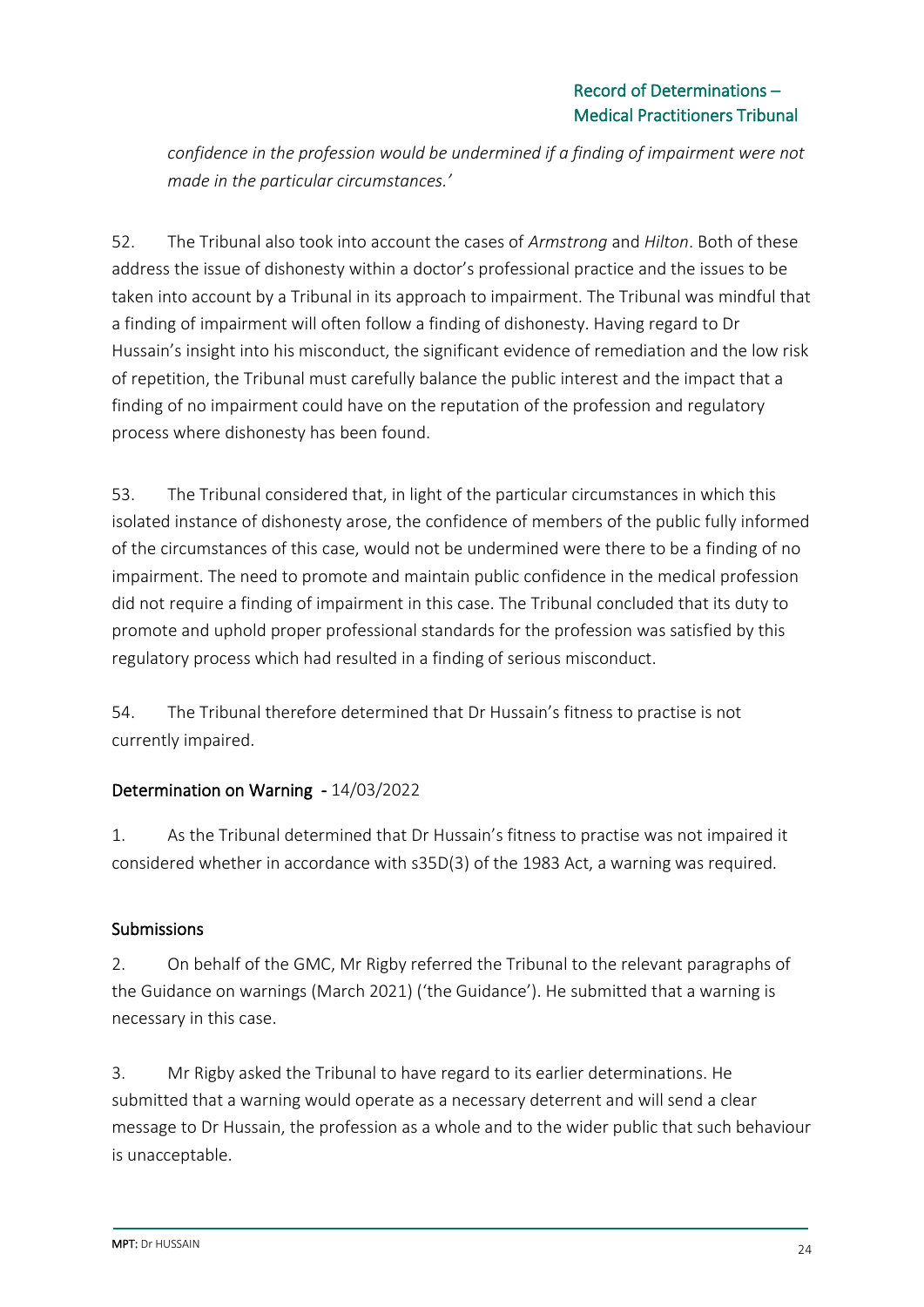4. Mr Rigby referred to the test to be applied to warnings in paragraph 16 of the Guidance and submitted that Dr Hussain's actions constituted a significant departure from Good Medical Practice. Further, he also referred the Tribunal to paragraphs 24 and 25 of the warning's guidance which state:

*'24 There is a presumption of impaired fitness to practise where the allegations concern dishonesty or violence. This presumption can be rebutted however where the doctor's behaviour is not a risk to public protection which includes maintaining public confidence in the medical profession.* 

*25 There will be some cases involving dishonesty or violence that are not related to the doctor's professional practice and/or which are sufficiently low level in nature that taking action on the doctor's registration would be disproportionate. A warning is likely to be appropriate in these cases. Examples might include, in the absence of any other concerns, police cautions for theft or common assault.'*

5. Mr Rigby also asked the Tribunal to have regard to the case of *PSA v GMC and Dr Hilton [2019] EWHC 1638 (Admin)* when making its decision as to whether a warning is appropriate in this case.

6. On behalf of Dr Hussain, Ms Harris invited the Tribunal to consider carefully whether a warning is required in the circumstances of this case. She submitted that the imposition of a warning is not an automatic alternative in a case where there has been a finding of no impairment. She submitted that a warning is still a serious response with consequences for Dr Hussain and the Tribunal needs to be satisfied that one is necessary in the particular circumstances of this case.

7. Ms Harris submitted that it is clear from the Guidance that the primary purpose of a warning is to act as a deterrent. She submitted that it is intended to remind a doctor that their conduct fell significantly below the standards expected of them and that if they were to repeat their misconduct, it is likely to lead to a finding of impairment. Ms Harris submitted that throughout the investigation, Dr Hussain had continued to commit himself to the profession working frontline throughout the pandemic. She submitted that these proceedings have had an effect on Dr Hussain's family and colleagues. Further, this process has had a salutary effect on Dr Hussain, and she submitted that he needs no reminder about how serious these matters were.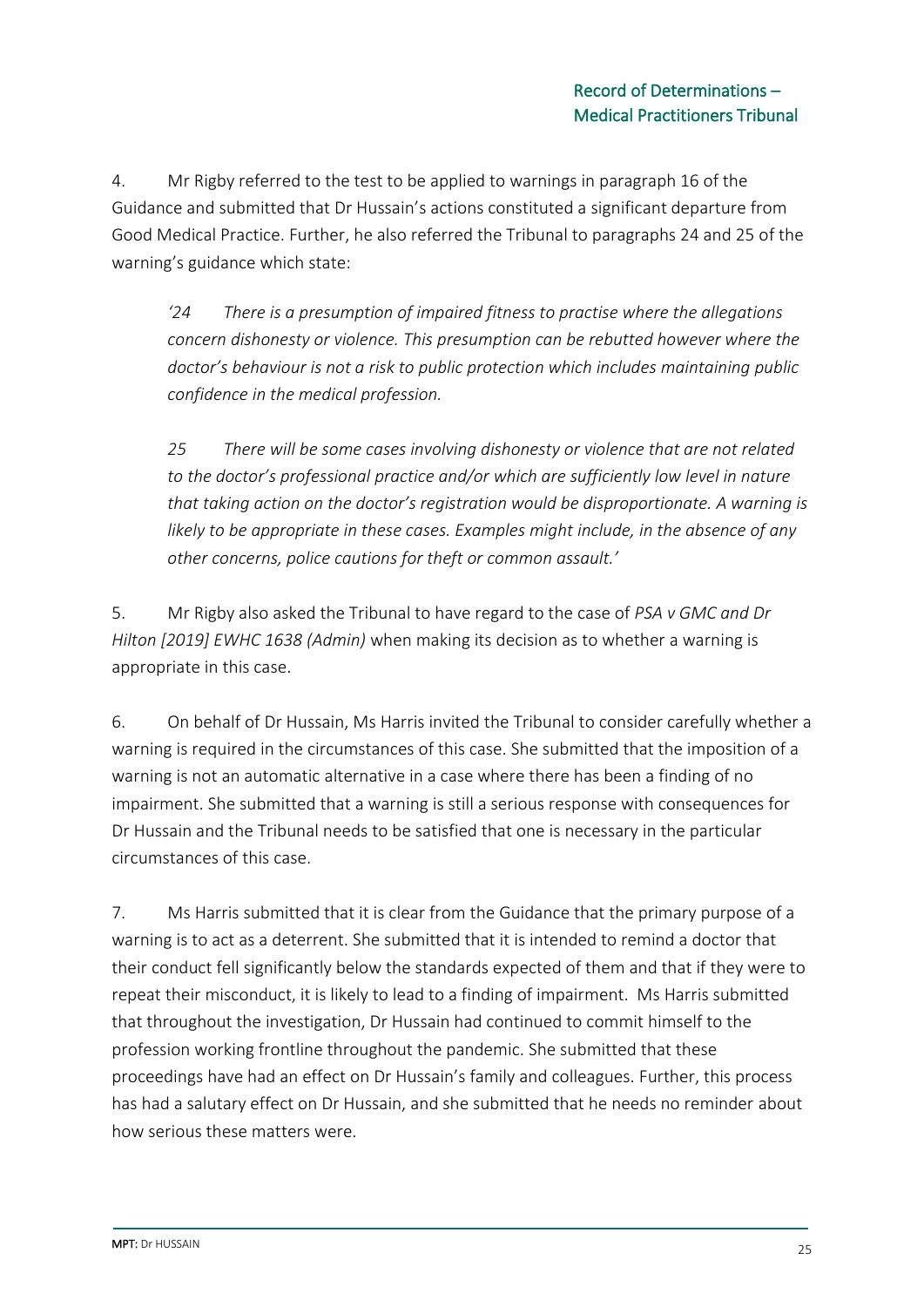### Record of Determinations – Medical Practitioners Tribunal

8. Ms Harris reminded the Tribunal of its findings that its duty to promote and uphold proper professional standards for the profession was satisfied by this regulatory process which had resulted in a finding of serious misconduct. She submitted that the imposition of a warning is not necessary.

9. Ms Harris referred the Tribunal to paragraph 32 of the Guidance and submitted that 32a, b, c, d and g apply:

*'32 If the decision makers are satisfied that the doctor's fitness to practise is not impaired or that the realistic prospect test is not met, they can take account of a range of factors to determine whether a warning is appropriate. These might include:* 

- *a the level of insight into the failings*
- *b a genuine expression of regret/apology*
- *c previous good history*
- *d whether the incident was isolated or whether there has been any repetition*
- *g relevant and appropriate references and testimonials'*

10. Ms Harris submitted that these factors mitigate and point away from the need for a warning in the particular circumstances of this case. Given Dr Hussain's admissions from the outset, his meaningful insight and genuine remorse, his long unblemished career and the fact that this was an isolated incident, Ms Harris submitted that a warning is not necessary.

## The Tribunal's Determination on Warning

*…*

11. The Tribunal took into account the evidence already adduced, the submissions made by Mr Rigby on behalf of the GMC and by Ms Harris on behalf of Dr Hussain. It also had regard to its own findings. The Tribunal accepted the legal advice it received and considered the Guidance.

12. The Tribunal was mindful that it had to have regard to the statutory overarching objective and that its power to issue a warning is central to its role in protecting the public, which includes maintaining public confidence in the profession and declaring and upholding proper standards of conduct and behaviour. It also bore in mind the principle of proportionality, and the need to balance Dr Hussain's interests with the interests of the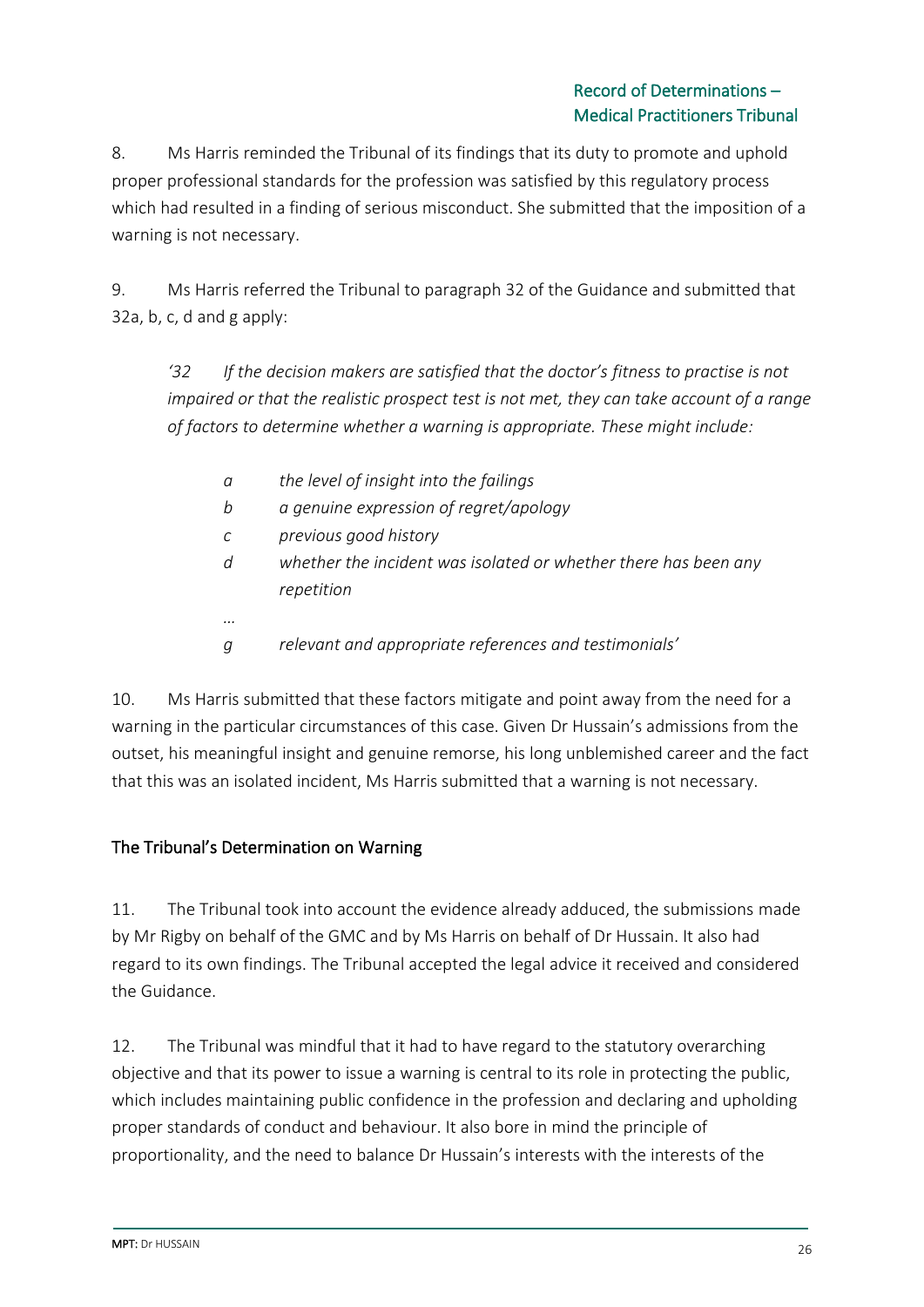public and the profession. The Tribunal had particular regard to paragraphs 14, 16 and 20 of the Guidance:

*'14 Warnings should be viewed as a deterrent. They are intended to remind the doctor that their conduct or behaviour fell significantly below the standard expected and that a repetition is likely to result in a finding of impaired fitness to practise. Warnings may also have the effect of highlighting to the wider profession that certain conduct or behaviour is unacceptable.*

*16 A warning will be appropriate if there is evidence to suggest that the practitioner's behaviour or performance has fallen below the standard expected to a degree warranting a formal response by the GMC or by a MPTS tribunal. A warning will therefore be appropriate in the following circumstances:*

- *there has been a significant departure from Good medical practice, or*
- *there is a significant cause for concern following an assessment of the doctor's performance.*

*20 The decision makers should take account of the following factors to determine whether it is appropriate to issue a warning.* 

*a There has been a clear and specific breach of Good medical practice or our supplementary guidance.* 

*b The particular conduct, behaviour or performance approaches, but falls short of, the threshold for the realistic prospect test or in a case before a tribunal, that the doctor's fitness to practise has not been found to be impaired.*

*c A warning will be appropriate when the concerns are sufficiently serious that, if there were a repetition, they would likely result in a finding of impaired fitness to practise. Warnings may be an appropriate response to any type of allegation (subject to the comments in paragraph 7 regarding cases solely relating to a doctor's health); the decision makers will need to consider the degree to which the conduct, behaviour or performance could affect patient care, public confidence in the profession or the reputation of the*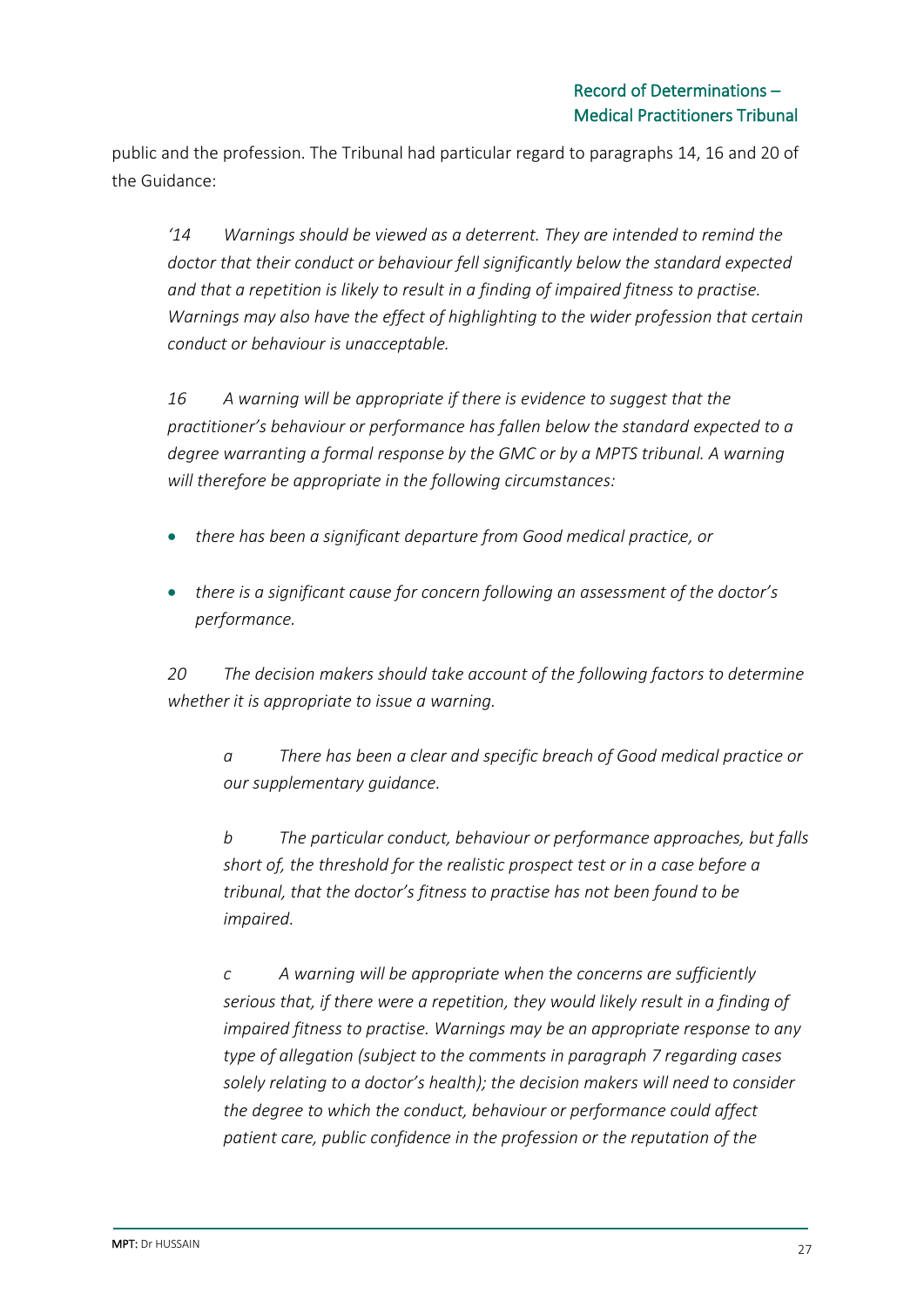*profession. If the decision makers consider that a warning is appropriate, the warning should make clear the potential impact of the conduct, behaviour or performance in question, accordingly.* 

*d There is a need to record formally the particular concerns (because additional action may be required in the event of any repetition).* 

13. The Tribunal first considered whether the test for issuing a warning was met in paragraph 16 of the Guidance, namely whether there had been a significant departure from Good Medical Practice. The Tribunal found that Dr Hussain had breached paragraphs 1, 19, 65,71 and 71a of GMP. Given the importance of doctors to act with honesty and integrity, it was of the view that these breaches were significant. The Tribunal concluded that there had been a significant departure from GMP.

14. In addition, when considering paragraph 20 of the Guidance, the Tribunal reminded itself that, although Dr Hussain's breaches of GMP fell short of a finding of current impairment, nevertheless, his actions were clear and significant breaches of professional standards. Whilst the Tribunal acknowledged its earlier findings that the likelihood of repetition was very low, it considered that if Dr Hussain were to repeat his misconduct and act dishonestly again, his conduct would likely result in a finding of impaired fitness to practise. The Tribunal therefore considered that paragraphs 20a, b and c were all met in this case.

15. With reference to paragraph 32 of the Guidance, the Tribunal considered the mitigating factors. The Tribunal noted Dr Hussain's admissions, his genuine remorse, insight, remediation and the positive testimonials provided by his colleagues.

16. The Tribunal was also mindful of the case of *Hilton* in which the case of *PSA v (1) GMC (2) Uppal [2015] EWHC 1304 (Admin)* was quoted. In *Uppal* Lang J found at paragraph 41 that '*the decision not to have a warning was unduly lenient, given the nature of the misconduct. In particular, I consider that the failure to impose any sanction did not uphold standards in the profession and was capable of undermining public confidence in the profession*'.

17. Notwithstanding the mitigation in this case, together with the Tribunal's conclusions at the impairment stage, the Tribunal nevertheless determined that it was necessary to send a clear message to Dr Hussain, the profession as a whole and the wider public, that Dr Hussain's conduct was serious, unacceptable and had the potential to bring the profession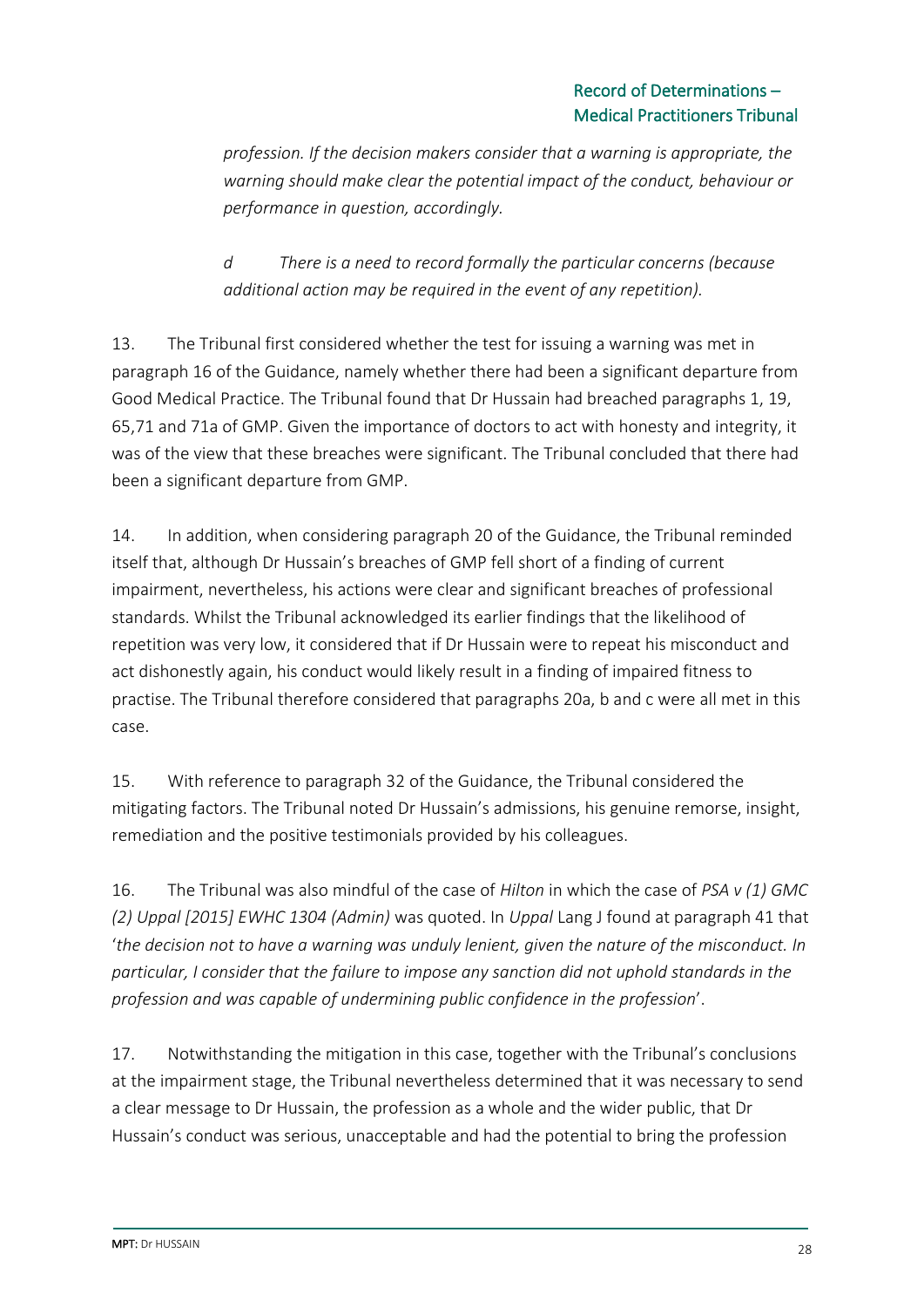### Record of Determinations – Medical Practitioners Tribunal

into disrepute. If repeated, such conduct would be likely to result in a finding of impaired fitness to practise. The Tribunal concluded that a warning was a necessary and proportionate outcome in these regulatory proceedings and would act as a deterrent to the profession and reinforce the importance of maintaining proper professional conduct.

18. The Tribunal determined to issue the following warning in accordance with Section 35D(3) of the Medical Act 1983 and Rule 17(2)(m) of the Rules. It determined to impose a warning on Dr Hussain's registration in the following terms:

### Dr Hussain

'On 6 September 2019, Dr Hussain completed a Confirmatory Medical Certificate (Cremation 5) in respect of Patient A and ticked 'yes' to the question 'have you questioned any other medical practitioner who attended the deceased?' He documented Nurse B as the medical practitioner. Dr Hussain accepted that, at the time of completing the Confirmatory Medical Certificate (Cremation 5), this information was untrue. Dr Hussain accepted that his actions in this regard were dishonest.

This conduct does not meet with the standards required of a doctor. It risks bringing the profession into disrepute and it must not be repeated.

In this case Dr Hussain breached the required standards set out in Good medical practice, specifically:

*'1 Patients need good doctors. Good doctors …. are honest and trustworthy and act with integrity and within the law.*

*19 Documents you make (including clinical records) to formally record your work must be clear, accurate and legible. You should make records at the same time as the events you are recording or as soon as possible afterwards*

*65 You must make sure your conduct justifies your patient's trust in you and the public's trust in the profession.*